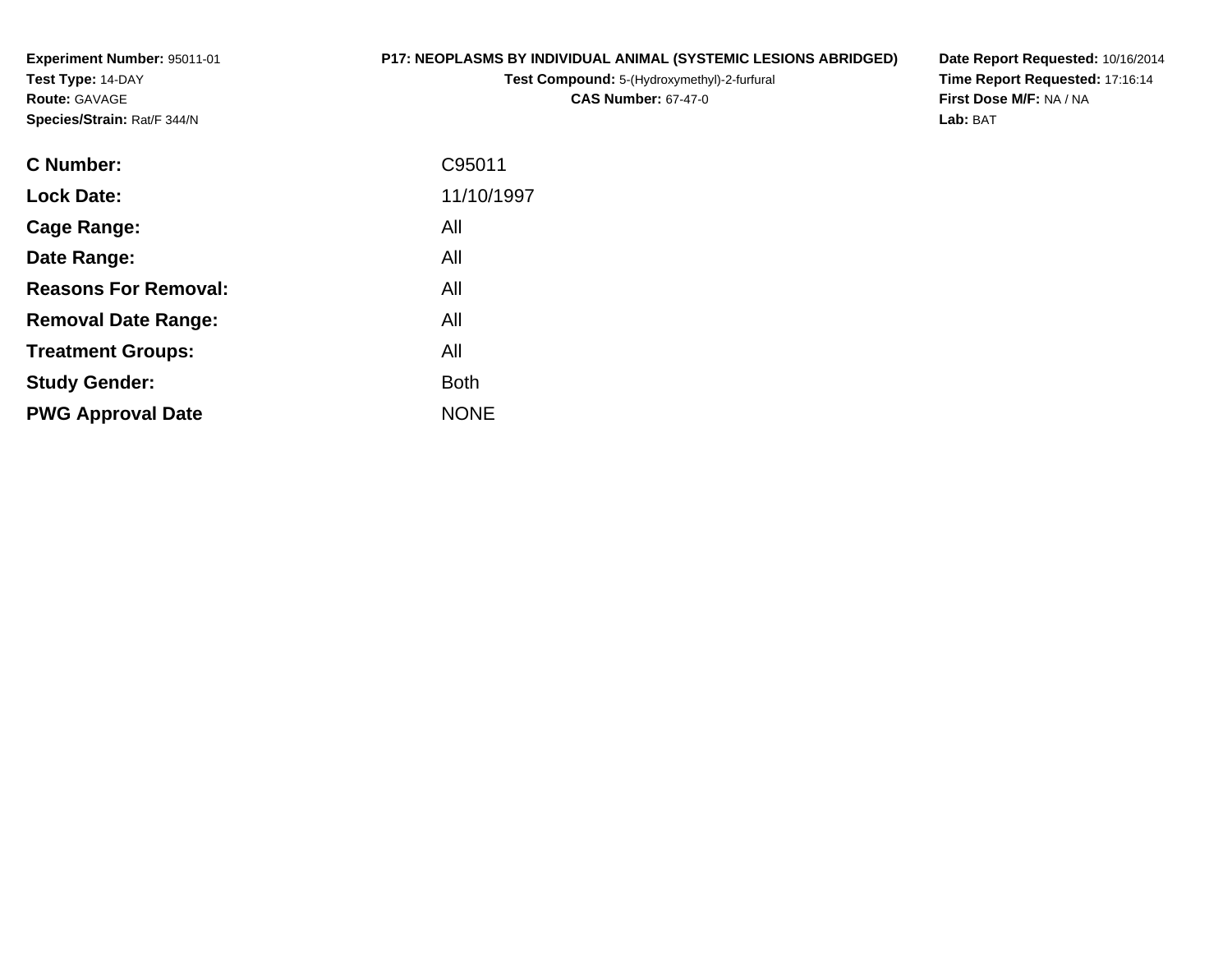**Test Type:** 14-DAY

**Route:** GAVAGE

**Species/Strain:** Rat/F 344/N

## **P17: NEOPLASMS BY INDIVIDUAL ANIMAL (SYSTEMIC LESIONS ABRIDGED)**

**Test Compound:** 5-(Hydroxymethyl)-2-furfural

**CAS Number:** 67-47-0

**Date Report Requested:** 10/16/2014**Time Report Requested:** 17:16:14**First Dose M/F:** NA / NA**Lab:** BAT

| F 344/N Rat Male<br>0 MG/KG                        | DAY ON TEST      | $\boldsymbol{\theta}$<br>0<br>$\frac{2}{2}$         | 0<br>$\boldsymbol{\theta}$<br>$\frac{2}{2}$            | $\boldsymbol{\theta}$<br>$\pmb{\theta}$<br>$\frac{2}{2}$ | $\boldsymbol{\theta}$<br>$\boldsymbol{\theta}$<br>$\frac{2}{2}$  | 0<br>$\pmb{\theta}$<br>$\boldsymbol{2}$<br>$\overline{\mathbf{c}}$ |                       |
|----------------------------------------------------|------------------|-----------------------------------------------------|--------------------------------------------------------|----------------------------------------------------------|------------------------------------------------------------------|--------------------------------------------------------------------|-----------------------|
|                                                    | <b>ANIMAL ID</b> | $\mathbf 0$<br>$\mathbf 0$<br>$\mathbf 0$<br>0<br>1 | $\mathbf 0$<br>$\mathbf 0$<br>0<br>0<br>$\mathfrak{p}$ | $\mathbf 0$<br>0<br>0<br>0<br>3                          | $\mathbf 0$<br>$\mathbf 0$<br>$\mathbf 0$<br>0<br>$\overline{4}$ | $\mathbf 0$<br>0<br>0<br>0<br>5                                    | <i><b>*TOTALS</b></i> |
| <b>Alimentary System</b>                           |                  |                                                     |                                                        |                                                          |                                                                  |                                                                    |                       |
| Intestine Large, Colon                             |                  | +                                                   | $\ddot{}$                                              | $\ddot{}$                                                | +                                                                | $\ddot{}$                                                          | 5                     |
| Liver                                              |                  | $\ddot{}$                                           | $+$                                                    | $+$                                                      | $+$                                                              | $\ddot{}$                                                          | 5                     |
| Stomach, Forestomach                               |                  | $+$                                                 | $+$                                                    | $+$                                                      |                                                                  | $+$ $+$                                                            | 5                     |
| Stomach, Glandular<br><b>Cardiovascular System</b> |                  | $\ddot{}$                                           | $+$                                                    | $+$                                                      | $+$                                                              | $\ddot{}$                                                          | 5                     |
| <b>NONE</b><br><b>Endocrine System</b>             |                  |                                                     |                                                        |                                                          |                                                                  |                                                                    |                       |
| <b>NONE</b><br><b>General Body System</b>          |                  |                                                     |                                                        |                                                          |                                                                  |                                                                    |                       |
| <b>NONE</b><br><b>Genital System</b>               |                  |                                                     |                                                        |                                                          |                                                                  |                                                                    |                       |
| <b>NONE</b><br><b>Hematopoietic System</b>         |                  |                                                     |                                                        |                                                          |                                                                  |                                                                    |                       |
| <b>NONE</b><br><b>Integumentary System</b>         |                  |                                                     |                                                        |                                                          |                                                                  |                                                                    |                       |
| <b>NONE</b><br><b>Musculoskeletal System</b>       |                  |                                                     |                                                        |                                                          |                                                                  |                                                                    |                       |

\* ..Total animals with tissue examined microscopically; Total animals with tumor **M** . Missing tissue M ..Missing tissue

+ ..Tissue examined microscopically

I ..Insufficient tissue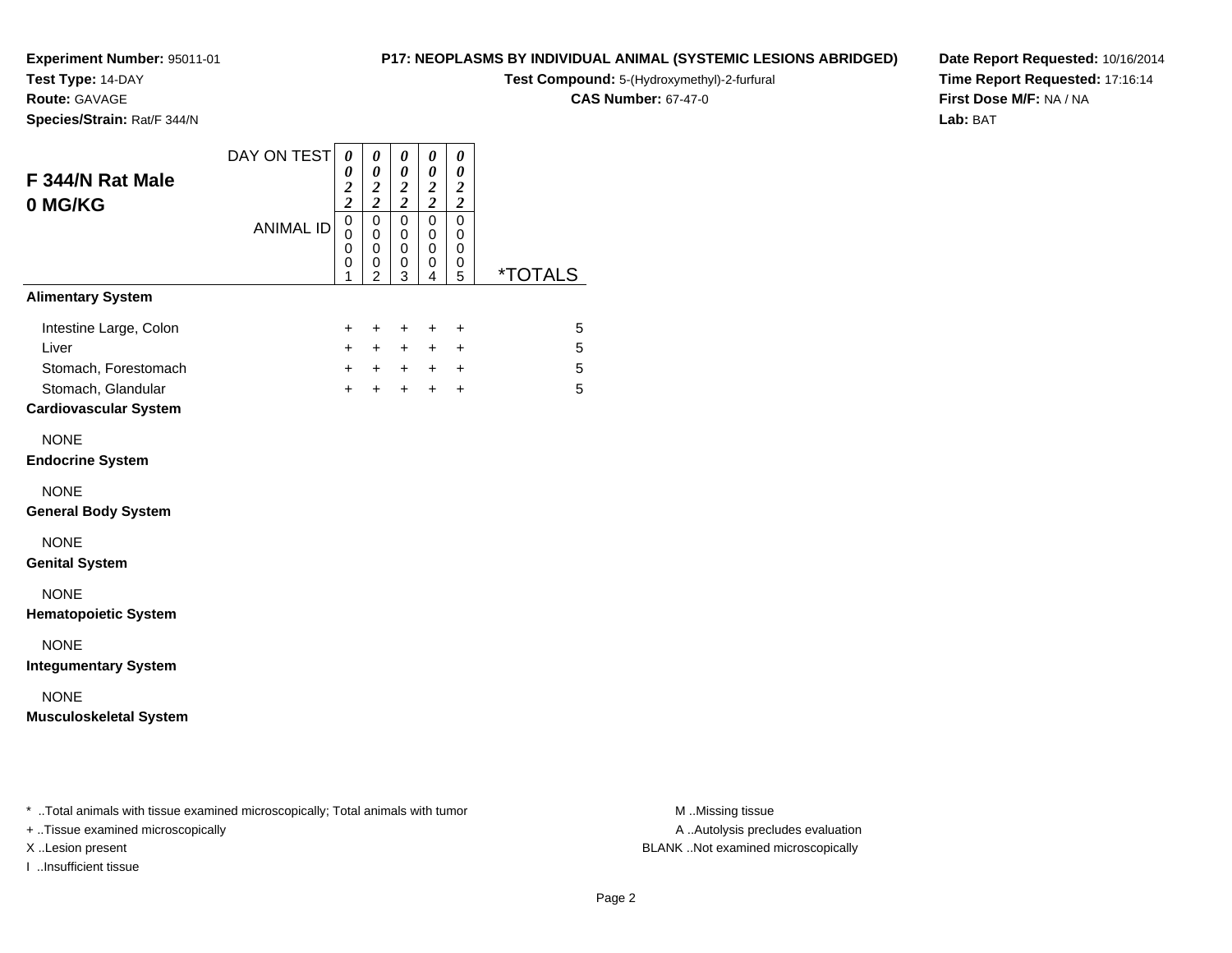**Test Type:** 14-DAY

**Route:** GAVAGE

**Species/Strain:** Rat/F 344/N

|                  | DAY ON TEST      |        |   | U      | $\boldsymbol{\theta}$ | 0 |  |
|------------------|------------------|--------|---|--------|-----------------------|---|--|
| F 344/N Rat Male |                  | 0      | U | 0      | 0                     | 0 |  |
|                  |                  | ി<br>∠ | ◠ | ኅ<br>∠ | 2                     | 2 |  |
| 0 MG/KG          |                  | ◠      | ◠ | ኅ      | ◠                     | ∍ |  |
|                  | <b>ANIMAL ID</b> | 0      |   | U      | 0                     | 0 |  |
|                  |                  | 0      |   | 0      | 0                     | 0 |  |
|                  |                  | 0      |   | C      | 0                     | 0 |  |
|                  |                  | 0      |   | 0      | 0                     | 0 |  |
|                  |                  |        | ີ | າ      |                       | 5 |  |

NONE

**Nervous System**

NONE

**Respiratory System**

NONE

**Special Senses System**

NONE

**Urinary System**

# NONE

**SYSTEMIC LESIONS**

Multiple Organn  $+$ 

<sup>+</sup> <sup>+</sup> <sup>+</sup> <sup>+</sup> <sup>5</sup>

\* ..Total animals with tissue examined microscopically; Total animals with tumor **M** ...Missing tissue M ...Missing tissue

+ ..Tissue examined microscopically

I ..Insufficient tissue

**P17: NEOPLASMS BY INDIVIDUAL ANIMAL (SYSTEMIC LESIONS ABRIDGED)**

**Test Compound:** 5-(Hydroxymethyl)-2-furfural

**CAS Number:** 67-47-0

**Date Report Requested:** 10/16/2014**Time Report Requested:** 17:16:14**First Dose M/F:** NA / NA**Lab:** BAT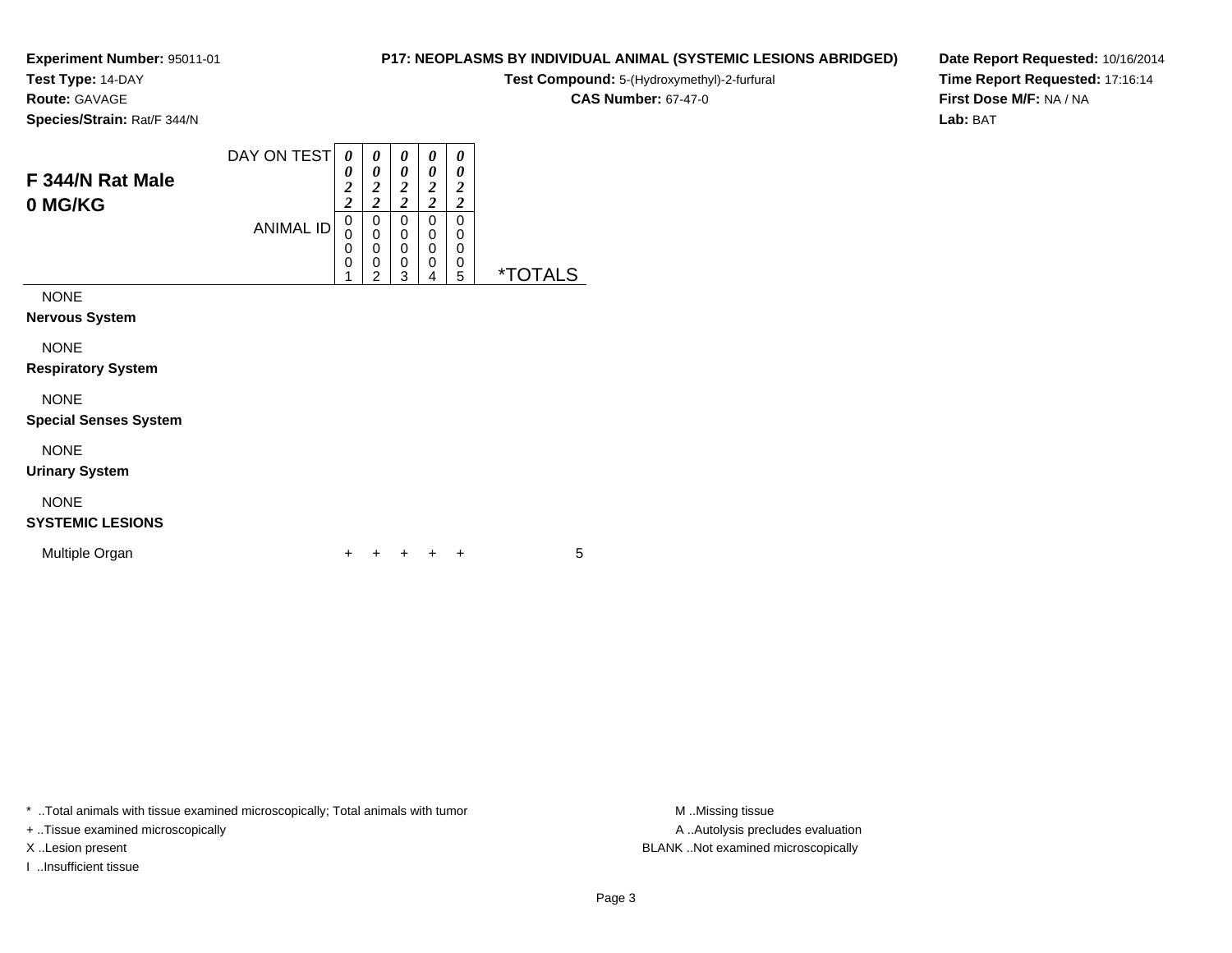**Test Type:** 14-DAY

**Route:** GAVAGE

**Species/Strain:** Rat/F 344/N

## **P17: NEOPLASMS BY INDIVIDUAL ANIMAL (SYSTEMIC LESIONS ABRIDGED)**

**Test Compound:** 5-(Hydroxymethyl)-2-furfural

**CAS Number:** 67-47-0

**Date Report Requested:** 10/16/2014**Time Report Requested:** 17:16:14**First Dose M/F:** NA / NA**Lab:** BAT

| F 344/N Rat Male<br>94 MG/KG                                                                                  | DAY ON TEST      | 0<br>$\boldsymbol{\theta}$<br>$\frac{2}{2}$  | $\pmb{\theta}$<br>$\boldsymbol{\theta}$<br>$\frac{2}{2}$ | 0<br>$\pmb{\theta}$<br>$\frac{2}{2}$    | 0<br>$\pmb{\theta}$<br>$\frac{2}{2}$ | 0<br>$\pmb{\theta}$<br>$\boldsymbol{2}$<br>$\overline{\mathbf{c}}$ |                       |
|---------------------------------------------------------------------------------------------------------------|------------------|----------------------------------------------|----------------------------------------------------------|-----------------------------------------|--------------------------------------|--------------------------------------------------------------------|-----------------------|
|                                                                                                               | <b>ANIMAL ID</b> | $\overline{0}$<br>$\mathbf 0$<br>0<br>0<br>6 | $\mathbf 0$<br>0<br>0<br>0<br>$\overline{7}$             | $\mathbf 0$<br>0<br>$\pmb{0}$<br>0<br>8 | $\mathbf 0$<br>0<br>0<br>0<br>9      | $\mathbf 0$<br>0<br>0<br>1<br>0                                    | <i><b>*TOTALS</b></i> |
| <b>Alimentary System</b>                                                                                      |                  |                                              |                                                          |                                         |                                      |                                                                    |                       |
| Intestine Large, Colon<br>Liver<br>Stomach, Forestomach<br>Stomach, Glandular<br><b>Cardiovascular System</b> |                  | +<br>$\ddot{}$<br>$+$<br>$\ddot{}$           | $\ddot{}$<br>$+$<br>$+$<br>$+$                           | $\ddot{}$<br>$+$<br>$+$<br>$+$          | +<br>$+$<br>$+$                      | $\ddot{}$<br>$\ddot{}$<br>$+$ $+$<br>$\ddot{}$                     | 5<br>5<br>5<br>5      |
| <b>NONE</b><br><b>Endocrine System</b>                                                                        |                  |                                              |                                                          |                                         |                                      |                                                                    |                       |
| <b>NONE</b><br><b>General Body System</b>                                                                     |                  |                                              |                                                          |                                         |                                      |                                                                    |                       |
| <b>NONE</b><br><b>Genital System</b>                                                                          |                  |                                              |                                                          |                                         |                                      |                                                                    |                       |
| <b>NONE</b><br><b>Hematopoietic System</b>                                                                    |                  |                                              |                                                          |                                         |                                      |                                                                    |                       |
| <b>NONE</b><br><b>Integumentary System</b>                                                                    |                  |                                              |                                                          |                                         |                                      |                                                                    |                       |
| <b>NONE</b><br><b>Musculoskeletal System</b>                                                                  |                  |                                              |                                                          |                                         |                                      |                                                                    |                       |
|                                                                                                               |                  |                                              |                                                          |                                         |                                      |                                                                    |                       |

\* ..Total animals with tissue examined microscopically; Total animals with tumor **M** . Missing tissue M ..Missing tissue

+ ..Tissue examined microscopically

I ..Insufficient tissue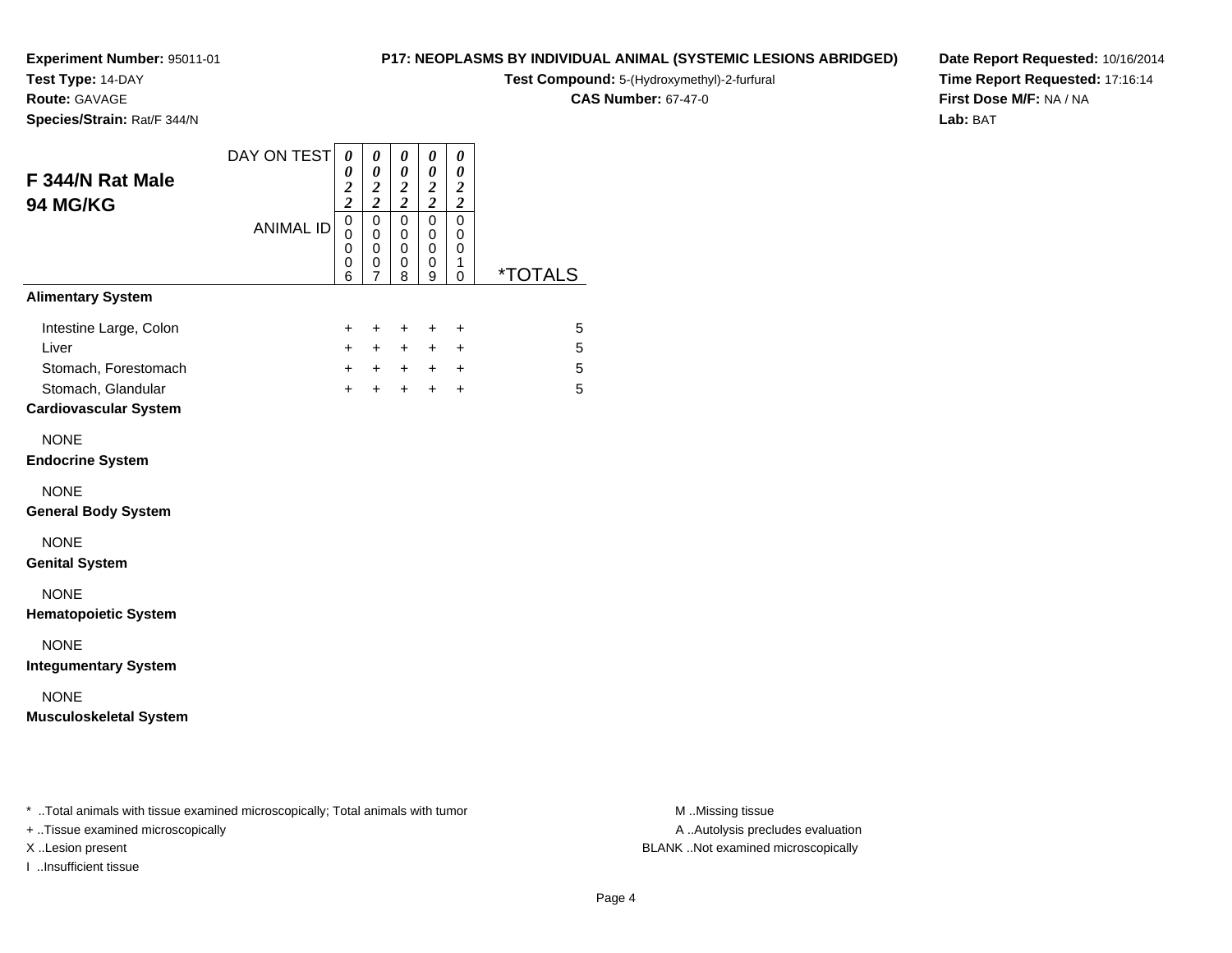**Test Type:** 14-DAY

**Route:** GAVAGE

**Species/Strain:** Rat/F 344/N

#### DAY ON TEST**F 344/N Rat Male94 MG/KG**ANIMAL ID*0 0 2 2*0<br>0<br>0<br>0<br>6 *0 0 2 2*0<br>0<br>0<br>0<br>7 *0 0 2 2* 0 0 0 0 8*0 0 2 2* 0 0 0 0 9*0 0 2 2* 0 00<br>1<br>^

NONE

**Nervous System**

NONE

**Respiratory System**

NONE

**Special Senses System**

NONE

**Urinary System**

# NONE

# **SYSTEMIC LESIONS**

Multiple Organn  $+$ 

<sup>+</sup> <sup>+</sup> <sup>+</sup> <sup>+</sup> <sup>5</sup>

\* ..Total animals with tissue examined microscopically; Total animals with tumor **M** ..Missing tissue M ..Missing tissue

+ ..Tissue examined microscopically

I ..Insufficient tissue

**P17: NEOPLASMS BY INDIVIDUAL ANIMAL (SYSTEMIC LESIONS ABRIDGED)**

**Test Compound:** 5-(Hydroxymethyl)-2-furfural

**CAS Number:** 67-47-0

0 \*TOTALS

**Date Report Requested:** 10/16/2014**Time Report Requested:** 17:16:14**First Dose M/F:** NA / NA**Lab:** BAT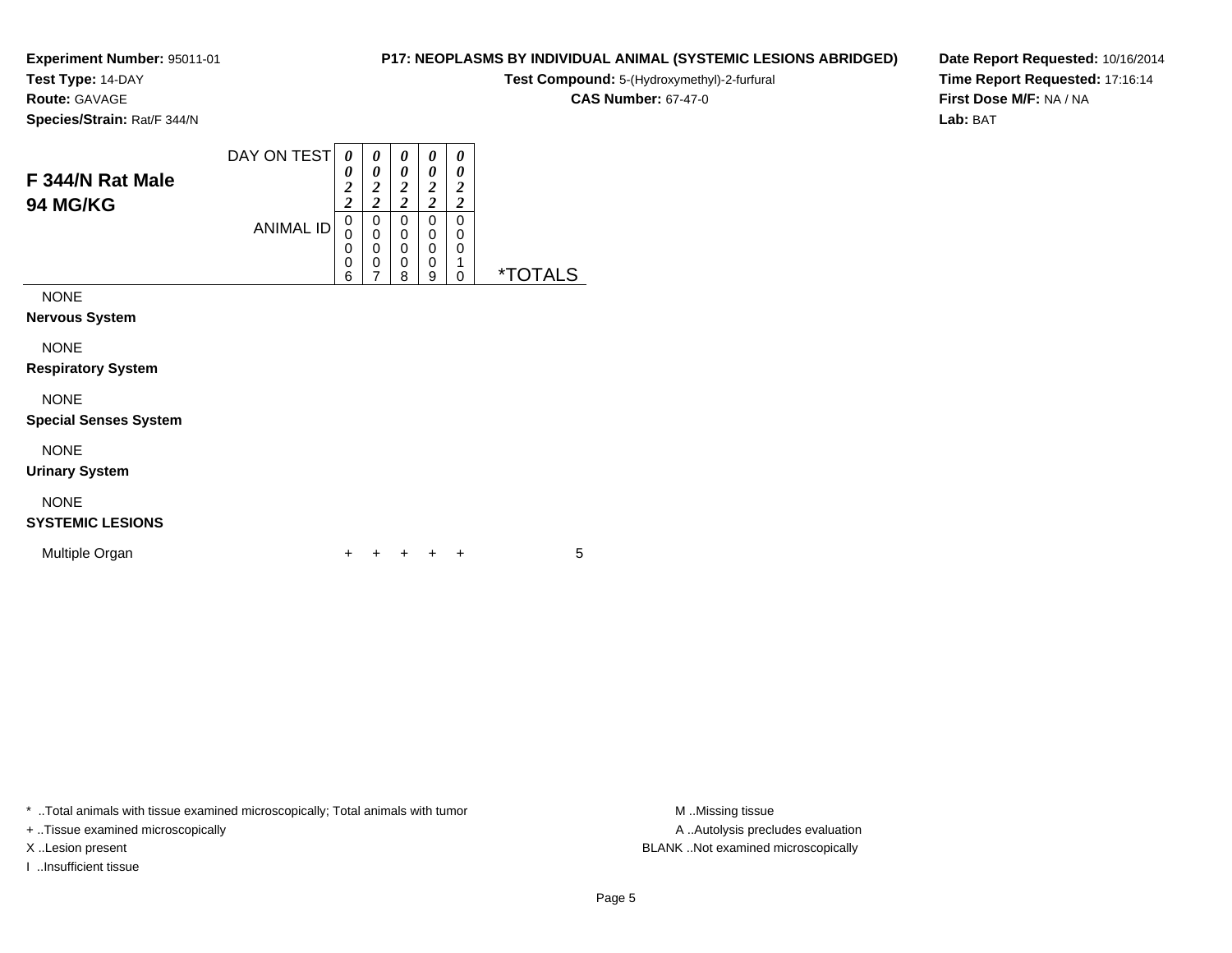**Test Type:** 14-DAY

**Route:** GAVAGE

**Species/Strain:** Rat/F 344/N

# **P17: NEOPLASMS BY INDIVIDUAL ANIMAL (SYSTEMIC LESIONS ABRIDGED)**

**Test Compound:** 5-(Hydroxymethyl)-2-furfural

**CAS Number:** 67-47-0

**Date Report Requested:** 10/16/2014**Time Report Requested:** 17:16:14**First Dose M/F:** NA / NA**Lab:** BAT

| F 344/N Rat Male<br><b>MG/KG</b><br>188                                                                       | DAY ON TEST      | 0<br>0<br>$\frac{2}{2}$         | 0<br>0<br>$\boldsymbol{2}$<br>$\overline{\mathbf{c}}$  | 0<br>$\pmb{\theta}$<br>$\frac{2}{2}$ | 0<br>$\boldsymbol{\theta}$<br>$\frac{2}{2}$            | 0<br>$\boldsymbol{\theta}$<br>$\boldsymbol{2}$<br>$\boldsymbol{2}$ |                  |
|---------------------------------------------------------------------------------------------------------------|------------------|---------------------------------|--------------------------------------------------------|--------------------------------------|--------------------------------------------------------|--------------------------------------------------------------------|------------------|
|                                                                                                               | <b>ANIMAL ID</b> | $\mathbf 0$<br>0<br>0<br>1<br>1 | $\mathbf 0$<br>$\mathbf 0$<br>0<br>1<br>$\overline{2}$ | 0<br>$\mathbf 0$<br>0<br>1<br>3      | $\mathbf 0$<br>$\mathbf 0$<br>0<br>1<br>$\overline{4}$ | 0<br>0<br>0<br>1<br>5                                              | *TOTALS          |
| <b>Alimentary System</b>                                                                                      |                  |                                 |                                                        |                                      |                                                        |                                                                    |                  |
| Intestine Large, Colon<br>Liver<br>Stomach, Forestomach<br>Stomach, Glandular<br><b>Cardiovascular System</b> |                  | +<br>$+$<br>$+$<br>$+$          | $\ddot{}$<br>$+$<br>$+$<br>$+$                         | $\ddot{}$<br>$+$<br>$+$<br>$+$       | $\ddot{}$<br>$+$ $-$<br>$+$                            | $\ddot{}$<br>$\ddot{}$<br>$+$ $+$<br>$+$                           | 5<br>5<br>5<br>5 |
| <b>NONE</b><br><b>Endocrine System</b>                                                                        |                  |                                 |                                                        |                                      |                                                        |                                                                    |                  |
| <b>NONE</b><br><b>General Body System</b>                                                                     |                  |                                 |                                                        |                                      |                                                        |                                                                    |                  |
| <b>NONE</b><br><b>Genital System</b>                                                                          |                  |                                 |                                                        |                                      |                                                        |                                                                    |                  |
| <b>NONE</b><br><b>Hematopoietic System</b>                                                                    |                  |                                 |                                                        |                                      |                                                        |                                                                    |                  |
| <b>NONE</b><br><b>Integumentary System</b>                                                                    |                  |                                 |                                                        |                                      |                                                        |                                                                    |                  |
| <b>NONE</b><br><b>Musculoskeletal System</b>                                                                  |                  |                                 |                                                        |                                      |                                                        |                                                                    |                  |

\* ..Total animals with tissue examined microscopically; Total animals with tumor **M** . Missing tissue M ..Missing tissue

+ ..Tissue examined microscopically

I ..Insufficient tissue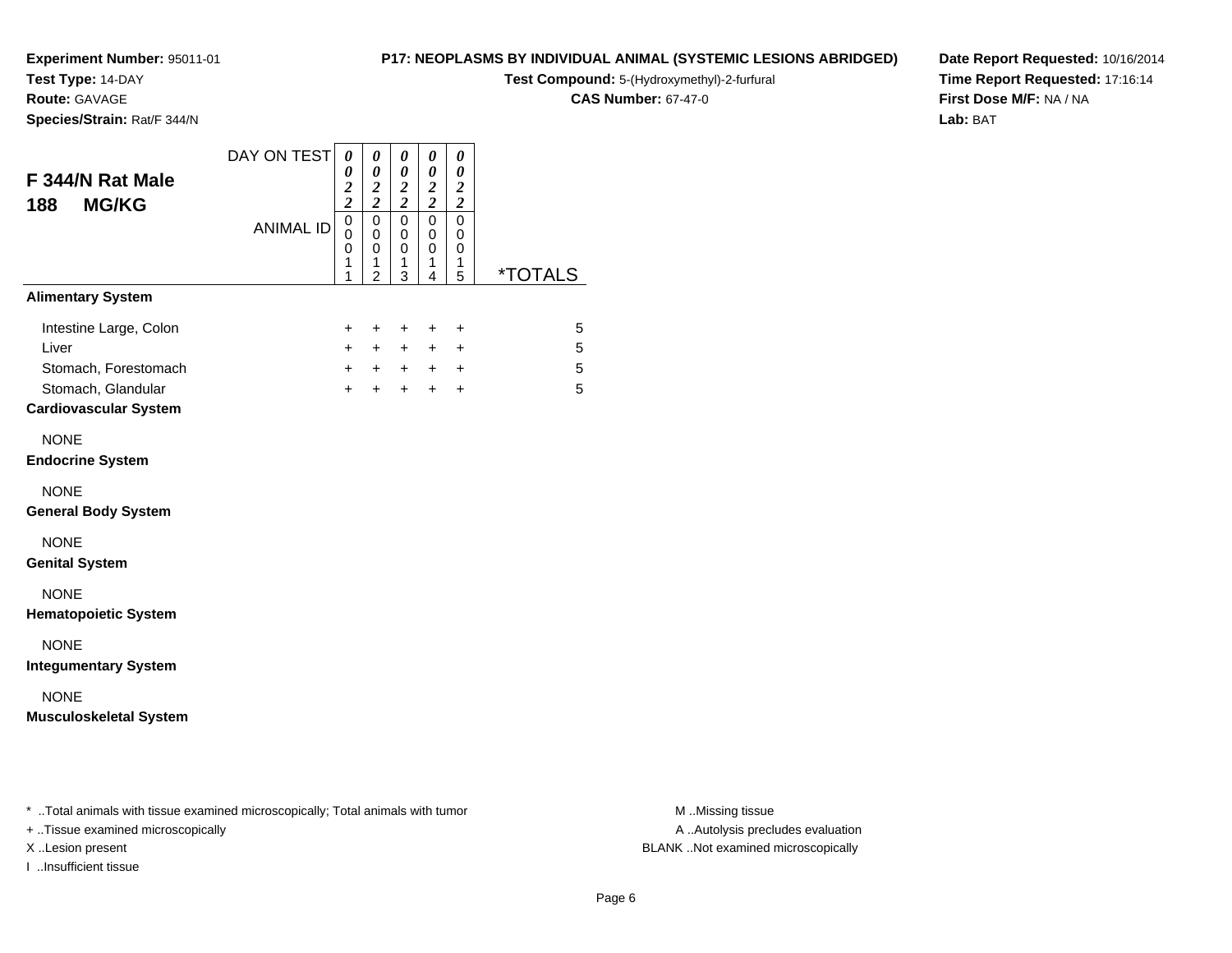**Test Type:** 14-DAY

**Route:** GAVAGE

**Species/Strain:** Rat/F 344/N

#### DAY ON TEST**F 344/N Rat Male188 MG/KG**ANIMAL ID*0 0 2 2* 0 0 0*0 0 2 2*0<br>0<br>0<br>1 *0 0 2 2* 0 0 0*0 0 2 2* 0 0 0*0 0 2 2* 00

 11

2

 13  14 0<br>1<br>=

5 \*TOTALS

NONE

**Nervous System**

NONE

**Respiratory System**

NONE

#### **Special Senses System**

NONE

**Urinary System**

# NONE

# **SYSTEMIC LESIONS**

Multiple Organn  $+$ 

<sup>+</sup> <sup>+</sup> <sup>+</sup> <sup>+</sup> <sup>5</sup>

\* ..Total animals with tissue examined microscopically; Total animals with tumor **M** ..Missing tissue M ..Missing tissue

+ ..Tissue examined microscopically

I ..Insufficient tissue

**CAS Number:** 67-47-0

**P17: NEOPLASMS BY INDIVIDUAL ANIMAL (SYSTEMIC LESIONS ABRIDGED)Test Compound:** 5-(Hydroxymethyl)-2-furfural

**Date Report Requested:** 10/16/2014**Time Report Requested:** 17:16:14**First Dose M/F:** NA / NA**Lab:** BAT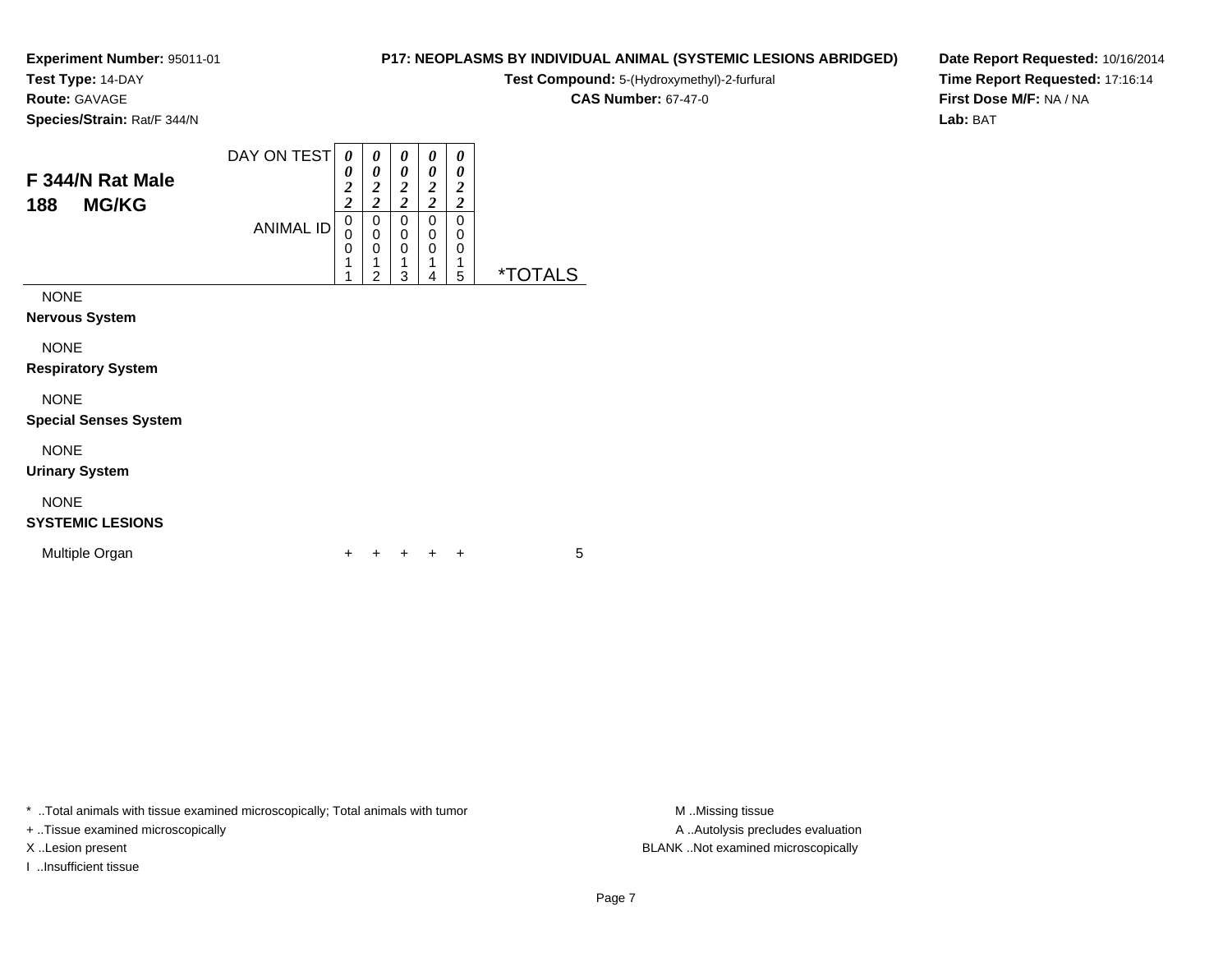**Test Type:** 14-DAY

**Route:** GAVAGE

**Species/Strain:** Rat/F 344/N

# **P17: NEOPLASMS BY INDIVIDUAL ANIMAL (SYSTEMIC LESIONS ABRIDGED)**

**Test Compound:** 5-(Hydroxymethyl)-2-furfural

**CAS Number:** 67-47-0

**Date Report Requested:** 10/16/2014**Time Report Requested:** 17:16:14**First Dose M/F:** NA / NA**Lab:** BAT

| F 344/N Rat Male<br><b>MG/KG</b><br>375                                       | DAY ON TEST      | 0<br>0<br>$\frac{2}{2}$            | 0<br>0<br>$\boldsymbol{2}$<br>$\overline{\mathbf{c}}$ | 0<br>$\pmb{\theta}$<br>$\frac{2}{2}$ | 0<br>$\boldsymbol{\theta}$<br>$\frac{2}{2}$ | 0<br>$\boldsymbol{\theta}$<br>$\boldsymbol{2}$<br>$\boldsymbol{2}$ |                       |
|-------------------------------------------------------------------------------|------------------|------------------------------------|-------------------------------------------------------|--------------------------------------|---------------------------------------------|--------------------------------------------------------------------|-----------------------|
|                                                                               | <b>ANIMAL ID</b> | $\mathsf 0$<br>0<br>0<br>1<br>6    | $\mathbf 0$<br>0<br>0<br>1<br>$\overline{7}$          | $\mathbf 0$<br>0<br>0<br>1<br>8      | 0<br>0<br>0<br>1<br>9                       | $\mathbf 0$<br>$\mathbf 0$<br>0<br>$\overline{c}$<br>$\Omega$      | <i><b>*TOTALS</b></i> |
| <b>Alimentary System</b>                                                      |                  |                                    |                                                       |                                      |                                             |                                                                    |                       |
| Intestine Large, Colon<br>Liver<br>Stomach, Forestomach<br>Stomach, Glandular |                  | +<br>$\ddot{}$<br>$+$<br>$\ddot{}$ | $\ddot{}$<br>$+$<br>$+$                               | $\pm$<br>$+$<br>$+$ $+$<br>$+$       | $\ddot{}$<br>$+$<br>$+$                     | $\ddot{}$<br>$\ddot{}$<br>$+$ $+$<br>$\ddot{}$                     | 5<br>5<br>5<br>5      |
| <b>Cardiovascular System</b>                                                  |                  |                                    |                                                       |                                      |                                             |                                                                    |                       |
| <b>NONE</b><br><b>Endocrine System</b>                                        |                  |                                    |                                                       |                                      |                                             |                                                                    |                       |
| <b>NONE</b><br><b>General Body System</b>                                     |                  |                                    |                                                       |                                      |                                             |                                                                    |                       |
| <b>NONE</b><br><b>Genital System</b>                                          |                  |                                    |                                                       |                                      |                                             |                                                                    |                       |
| <b>NONE</b><br><b>Hematopoietic System</b>                                    |                  |                                    |                                                       |                                      |                                             |                                                                    |                       |
| <b>NONE</b><br><b>Integumentary System</b>                                    |                  |                                    |                                                       |                                      |                                             |                                                                    |                       |
| <b>NONE</b><br><b>Musculoskeletal System</b>                                  |                  |                                    |                                                       |                                      |                                             |                                                                    |                       |

\* ..Total animals with tissue examined microscopically; Total animals with tumor **M** . Missing tissue M ..Missing tissue

+ ..Tissue examined microscopically

I ..Insufficient tissue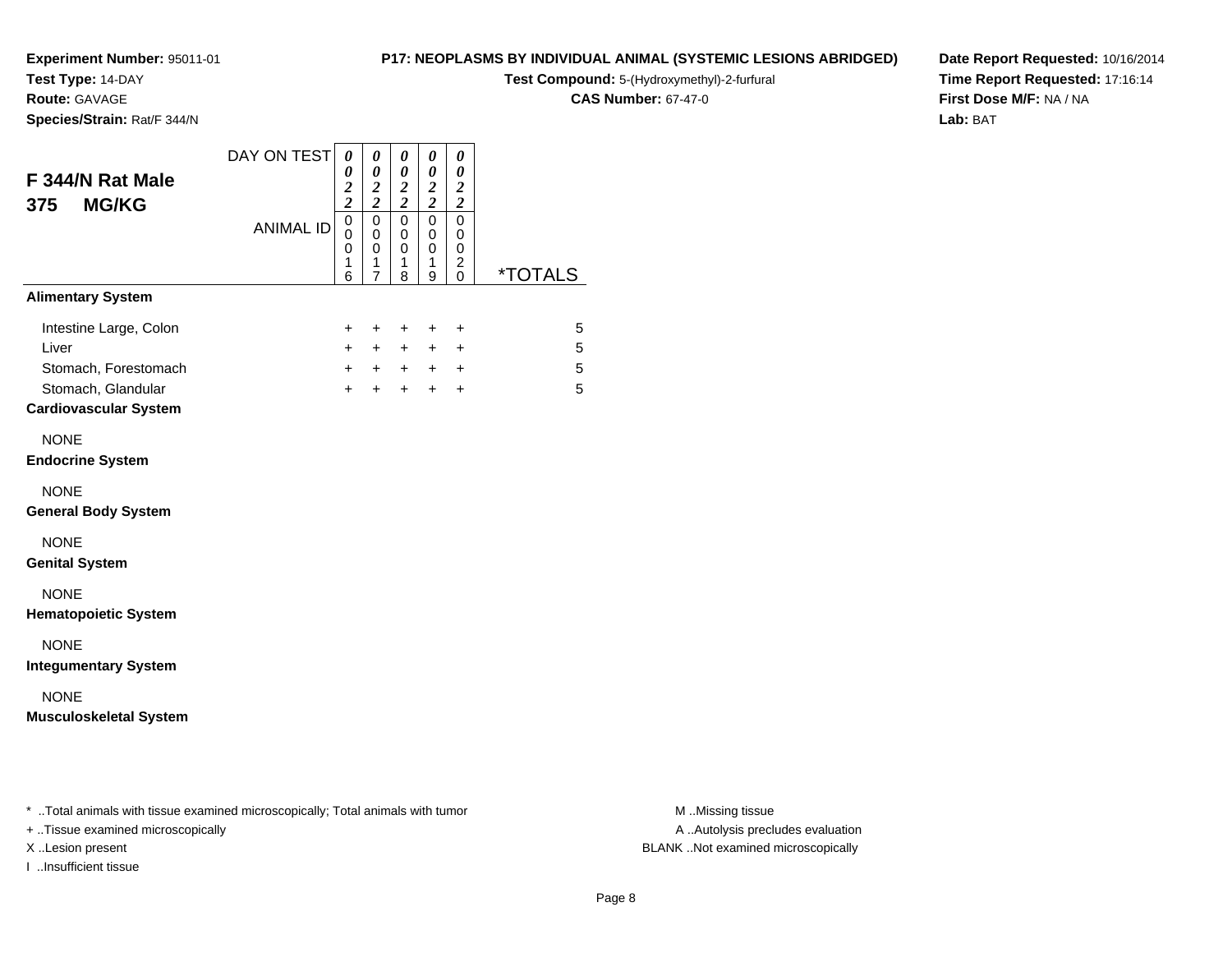**Test Type:** 14-DAY

**Route:** GAVAGE

**Species/Strain:** Rat/F 344/N

#### DAY ON TEST**F 344/N Rat Male375 MG/KG**ANIMAL ID*0 0 2 2* 0 0 0 1*0 0 2 2*0<br>0<br>0<br>1 *0 0 2 2* 0 0 0 1*0 0 2 2* 0 0 0 1*0 0 2 2* 0 0 0 2 0 \*TOTALS

6

7

8

9

NONE

**Nervous System**

NONE

**Respiratory System**

NONE

**Special Senses System**

NONE

**Urinary System**

# NONE

# **SYSTEMIC LESIONS**

Multiple Organn  $+$ 

<sup>+</sup> <sup>+</sup> <sup>+</sup> <sup>+</sup> <sup>5</sup>

\* ..Total animals with tissue examined microscopically; Total animals with tumor **M** ..Missing tissue M ..Missing tissue

+ ..Tissue examined microscopically

X ..Lesion present BLANK ..Not examined microscopically

I ..Insufficient tissue

**P17: NEOPLASMS BY INDIVIDUAL ANIMAL (SYSTEMIC LESIONS ABRIDGED)**

**Test Compound:** 5-(Hydroxymethyl)-2-furfural

**CAS Number:** 67-47-0

**Date Report Requested:** 10/16/2014**Time Report Requested:** 17:16:15**First Dose M/F:** NA / NA**Lab:** BAT

A ..Autolysis precludes evaluation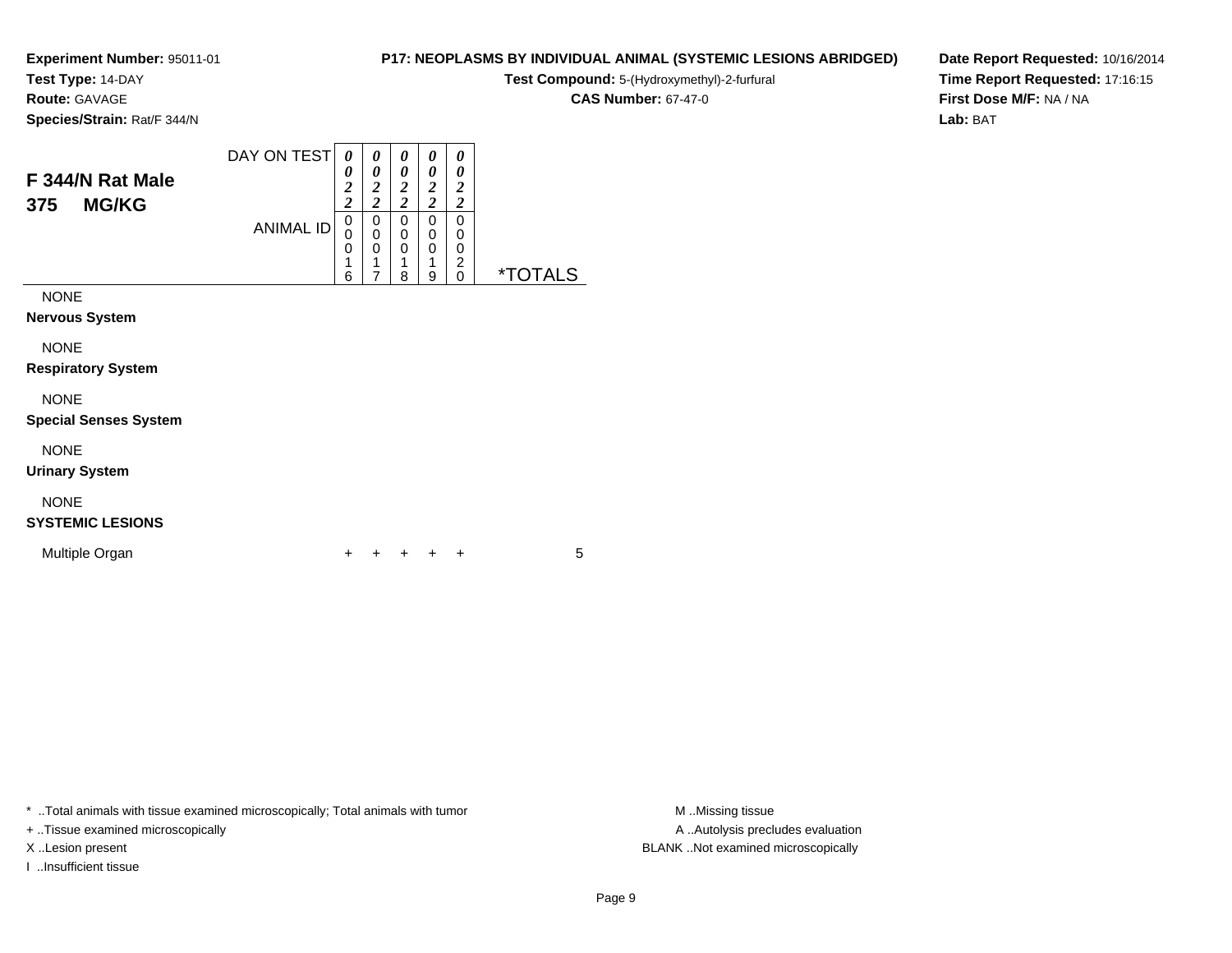**Test Type:** 14-DAY

**Route:** GAVAGE

**Species/Strain:** Rat/F 344/N

#### **P17: NEOPLASMS BY INDIVIDUAL ANIMAL (SYSTEMIC LESIONS ABRIDGED)**

**Test Compound:** 5-(Hydroxymethyl)-2-furfural

**CAS Number:** 67-47-0

**Date Report Requested:** 10/16/2014**Time Report Requested:** 17:16:15**First Dose M/F:** NA / NA**Lab:** BAT

| <b>ANIMAL ID</b> | $\frac{2}{2}$<br>$\overline{0}$<br>$\mathbf 0$<br>$\mathbf 0$<br>$\overline{c}$<br>1<br>+<br>$\ddot{}$<br>$+$<br>$\ddot{}$ | $\mathsf 0$<br>0<br>0<br>0<br>$\mathsf 0$<br>0<br>$\frac{2}{2}$<br>$\frac{2}{3}$<br>+<br>+<br>$+$<br>$+$<br>$+$ $+$ $+$ $+$<br>$\ddot{}$<br>$+$ | $\frac{2}{2}$<br>$\mathbf 0$<br>$\mathbf 0$<br>$\pmb{0}$<br>$\frac{2}{4}$<br>+<br>$+$ $-$<br>$+$ | $\mathsf 0$<br>0<br>0<br>$\frac{2}{5}$<br>+<br>$\ddot{}$<br>$\ddot{}$ | <i><b>*TOTALS</b></i> | 5<br>5<br>5<br>5 |
|------------------|----------------------------------------------------------------------------------------------------------------------------|-------------------------------------------------------------------------------------------------------------------------------------------------|--------------------------------------------------------------------------------------------------|-----------------------------------------------------------------------|-----------------------|------------------|
|                  |                                                                                                                            |                                                                                                                                                 |                                                                                                  |                                                                       |                       |                  |
|                  |                                                                                                                            |                                                                                                                                                 |                                                                                                  |                                                                       |                       |                  |
|                  |                                                                                                                            |                                                                                                                                                 |                                                                                                  |                                                                       |                       |                  |
|                  |                                                                                                                            |                                                                                                                                                 |                                                                                                  |                                                                       |                       |                  |
|                  |                                                                                                                            |                                                                                                                                                 |                                                                                                  |                                                                       |                       |                  |
|                  |                                                                                                                            |                                                                                                                                                 |                                                                                                  |                                                                       |                       |                  |
|                  |                                                                                                                            |                                                                                                                                                 |                                                                                                  |                                                                       |                       |                  |
|                  |                                                                                                                            |                                                                                                                                                 |                                                                                                  |                                                                       |                       |                  |
|                  |                                                                                                                            |                                                                                                                                                 |                                                                                                  |                                                                       |                       |                  |
|                  |                                                                                                                            |                                                                                                                                                 |                                                                                                  |                                                                       |                       |                  |

\* ..Total animals with tissue examined microscopically; Total animals with tumor **M** . Missing tissue M ..Missing tissue

+ ..Tissue examined microscopically

I ..Insufficient tissue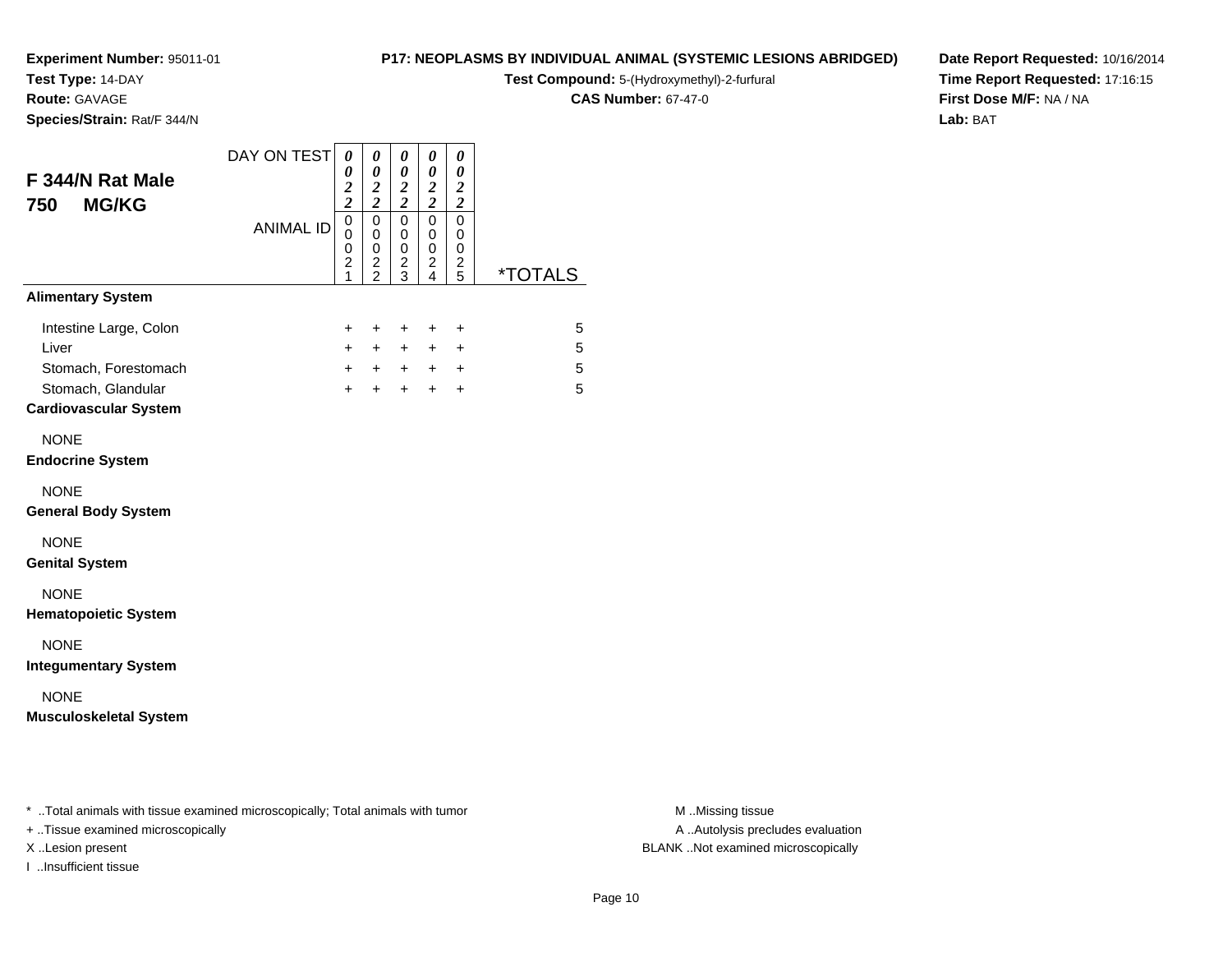**Test Type:** 14-DAY

**Route:** GAVAGE

**Species/Strain:** Rat/F 344/N

#### DAY ON TEST**F 344/N Rat Male750 MG/KG**ANIMAL ID*0 0 2 2*0<br>0<br>0<br>2<br>1 *0 0 2 2*0<br>0<br>0<br>2<br>2 *0 0 2 2* 0 0 0 2 3*0 0 2 2* 0 0 0 2 4*0 0 2 2* 0 00<br>2<br>=

NONE

**Nervous System**

NONE

**Respiratory System**

NONE

**Special Senses System**

NONE

**Urinary System**

# NONE

**SYSTEMIC LESIONS**

Multiple Organn  $+$ 

<sup>+</sup> <sup>+</sup> <sup>+</sup> <sup>+</sup> <sup>5</sup>

\* ..Total animals with tissue examined microscopically; Total animals with tumor **M** ..Missing tissue M ..Missing tissue

+ ..Tissue examined microscopically

I ..Insufficient tissue

A ..Autolysis precludes evaluation X ..Lesion present BLANK ..Not examined microscopically

# **P17: NEOPLASMS BY INDIVIDUAL ANIMAL (SYSTEMIC LESIONS ABRIDGED)**

**Test Compound:** 5-(Hydroxymethyl)-2-furfural

**CAS Number:** 67-47-0

5 \*TOTALS

**Date Report Requested:** 10/16/2014**Time Report Requested:** 17:16:15**First Dose M/F:** NA / NA**Lab:** BAT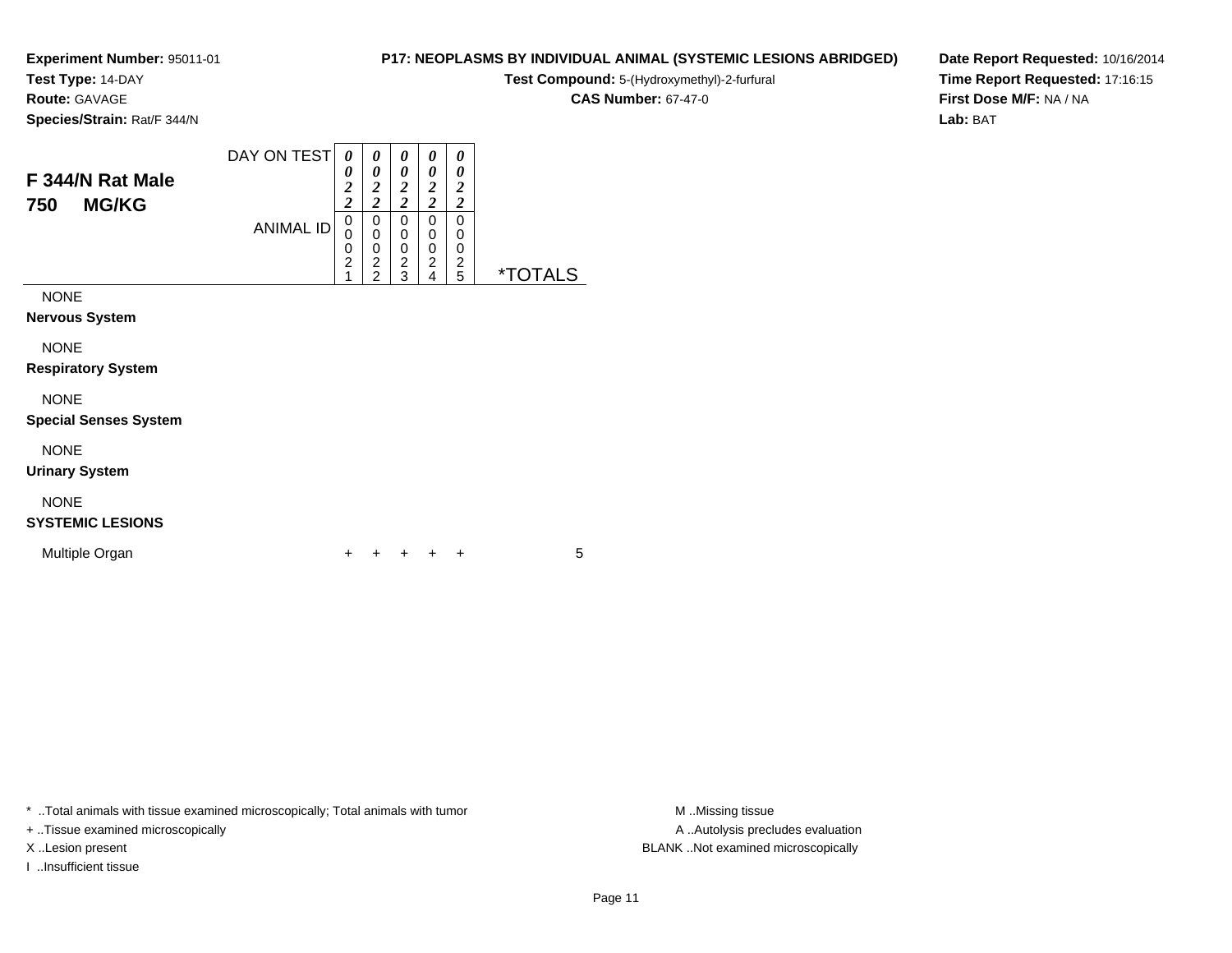**Test Type:** 14-DAY

**Route:** GAVAGE

**Species/Strain:** Rat/F 344/N

# **P17: NEOPLASMS BY INDIVIDUAL ANIMAL (SYSTEMIC LESIONS ABRIDGED)**

**Test Compound:** 5-(Hydroxymethyl)-2-furfural

**CAS Number:** 67-47-0

**Date Report Requested:** 10/16/2014**Time Report Requested:** 17:16:15**First Dose M/F:** NA / NA**Lab:** BAT

| F 344/N Rat Male<br><b>MG/KG</b><br>1500                                                                      | DAY ON TEST      | 0<br>0<br>$\frac{2}{2}$                               | 0<br>$\pmb{\theta}$<br>$\boldsymbol{2}$<br>$\overline{c}$       | 0<br>$\pmb{\theta}$<br>$\frac{2}{2}$                  | 0<br>$\boldsymbol{\theta}$<br>$\boldsymbol{2}$<br>$\overline{2}$ | 0<br>0<br>0<br>6                                      |                       |
|---------------------------------------------------------------------------------------------------------------|------------------|-------------------------------------------------------|-----------------------------------------------------------------|-------------------------------------------------------|------------------------------------------------------------------|-------------------------------------------------------|-----------------------|
|                                                                                                               | <b>ANIMAL ID</b> | $\mathbf 0$<br>0<br>$\boldsymbol{0}$<br>$\frac{2}{7}$ | $\mathbf 0$<br>$\mathbf 0$<br>0<br>$\overline{\mathbf{c}}$<br>8 | $\mathbf 0$<br>0<br>0<br>$\overline{\mathbf{c}}$<br>9 | $\mathbf 0$<br>0<br>0<br>3<br>$\mathbf 0$                        | $\mathbf 0$<br>0<br>0<br>$\overline{\mathbf{c}}$<br>6 | <i><b>*TOTALS</b></i> |
| <b>Alimentary System</b>                                                                                      |                  |                                                       |                                                                 |                                                       |                                                                  |                                                       |                       |
| Intestine Large, Colon<br>Liver<br>Stomach, Forestomach<br>Stomach, Glandular<br><b>Cardiovascular System</b> |                  | +<br>$\ddot{}$<br>$+$<br>$+$                          | $\ddot{}$<br>$+$<br>$+$<br>$\ddot{}$                            | $\ddot{}$<br>$\ddot{}$<br>$+$<br>$+$                  | +<br>$+$ $-$<br>$+$                                              | $\ddot{}$<br>$\ddot{}$<br>$+$ $+$<br>$\ddot{}$        | 5<br>5<br>5<br>5      |
| <b>NONE</b><br><b>Endocrine System</b>                                                                        |                  |                                                       |                                                                 |                                                       |                                                                  |                                                       |                       |
| <b>NONE</b><br><b>General Body System</b>                                                                     |                  |                                                       |                                                                 |                                                       |                                                                  |                                                       |                       |
| <b>NONE</b><br><b>Genital System</b>                                                                          |                  |                                                       |                                                                 |                                                       |                                                                  |                                                       |                       |
| <b>NONE</b><br><b>Hematopoietic System</b>                                                                    |                  |                                                       |                                                                 |                                                       |                                                                  |                                                       |                       |
| <b>NONE</b><br><b>Integumentary System</b>                                                                    |                  |                                                       |                                                                 |                                                       |                                                                  |                                                       |                       |
| <b>NONE</b><br><b>Musculoskeletal System</b>                                                                  |                  |                                                       |                                                                 |                                                       |                                                                  |                                                       |                       |

\* ..Total animals with tissue examined microscopically; Total animals with tumor **M** . Missing tissue M ..Missing tissue

+ ..Tissue examined microscopically

I ..Insufficient tissue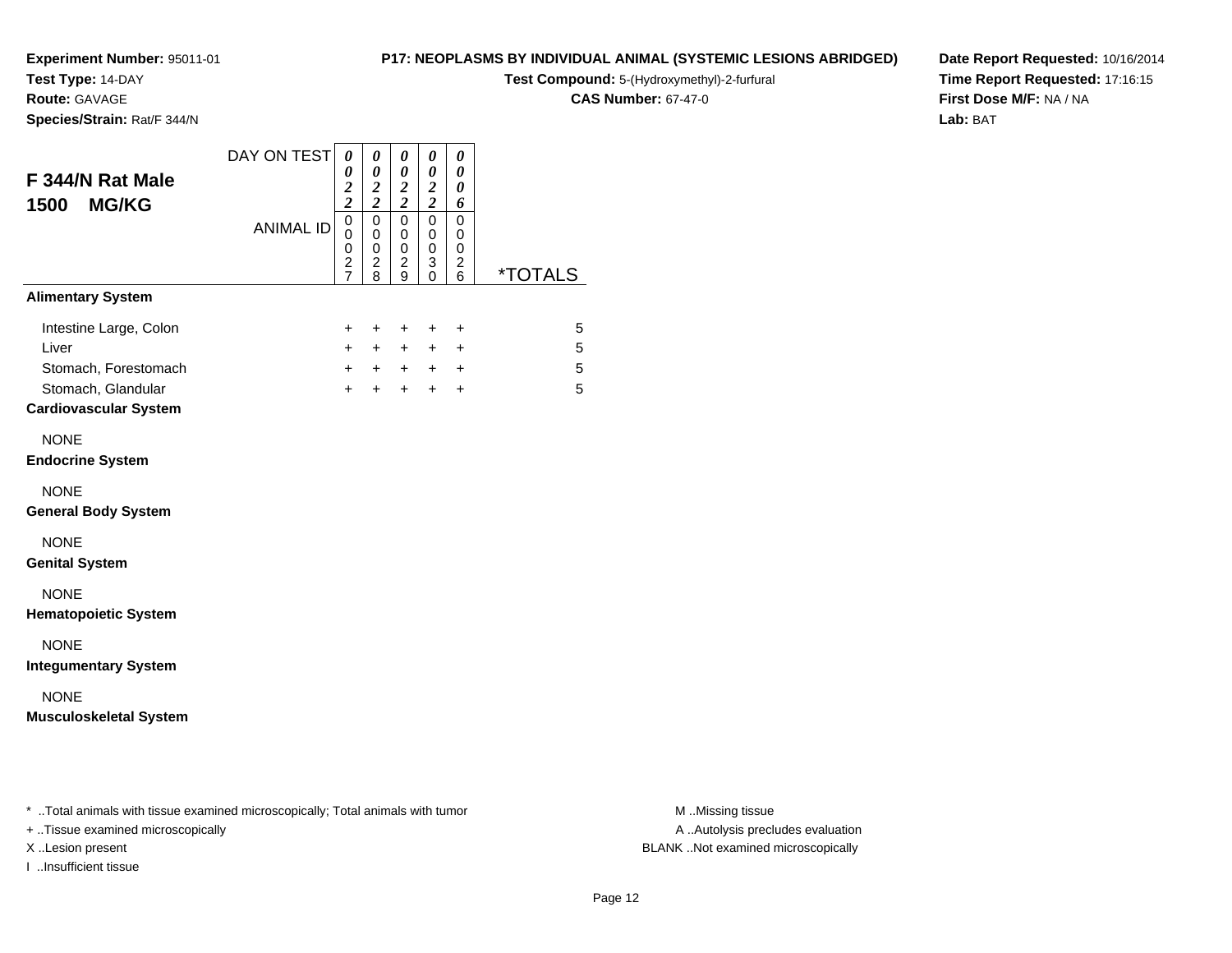**Test Type:** 14-DAY

**Route:** GAVAGE

**Species/Strain:** Rat/F 344/N

# **CAS Number:** 67-47-0

**Date Report Requested:** 10/16/2014**Time Report Requested:** 17:16:15**First Dose M/F:** NA / NA**Lab:** BAT

| F 344/N Rat Male<br><b>MG/KG</b><br>1500    | DAY ON TEST<br><b>ANIMAL ID</b> | 0<br>0<br>$\frac{2}{2}$<br>$\mathbf 0$<br>0<br>0<br>$\frac{2}{7}$ | 0<br>0<br>$\frac{2}{2}$<br>0<br>$\mathbf 0$<br>$\pmb{0}$<br>$\overline{c}$<br>8 | 0<br>$\boldsymbol{\theta}$<br>$\boldsymbol{2}$<br>$\overline{2}$<br>0<br>$\pmb{0}$<br>$\pmb{0}$<br>$\overline{2}$<br>$\boldsymbol{9}$ | 0<br>0<br>$\boldsymbol{2}$<br>$\overline{\mathbf{c}}$<br>0<br>0<br>$\pmb{0}$<br>$\ensuremath{\mathsf{3}}$<br>0 | 0<br>0<br>0<br>6<br>0<br>0<br>0<br>$\boldsymbol{2}$<br>6 | <i><b>*TOTALS</b></i>       |
|---------------------------------------------|---------------------------------|-------------------------------------------------------------------|---------------------------------------------------------------------------------|---------------------------------------------------------------------------------------------------------------------------------------|----------------------------------------------------------------------------------------------------------------|----------------------------------------------------------|-----------------------------|
| <b>NONE</b><br><b>Nervous System</b>        |                                 |                                                                   |                                                                                 |                                                                                                                                       |                                                                                                                |                                                          |                             |
| <b>NONE</b><br><b>Respiratory System</b>    |                                 |                                                                   |                                                                                 |                                                                                                                                       |                                                                                                                |                                                          |                             |
| <b>NONE</b><br><b>Special Senses System</b> |                                 |                                                                   |                                                                                 |                                                                                                                                       |                                                                                                                |                                                          |                             |
| <b>NONE</b><br><b>Urinary System</b>        |                                 |                                                                   |                                                                                 |                                                                                                                                       |                                                                                                                |                                                          |                             |
| <b>NONE</b><br><b>SYSTEMIC LESIONS</b>      |                                 |                                                                   |                                                                                 |                                                                                                                                       |                                                                                                                |                                                          |                             |
| Multiple Organ                              |                                 | +                                                                 | +                                                                               | $\ddot{}$                                                                                                                             | $\pm$                                                                                                          | $+$                                                      | 5<br>***END OF MALE DATA*** |

\* ..Total animals with tissue examined microscopically; Total animals with tumor

+ ..Tissue examined microscopically

I ..Insufficient tissue

A ..Autolysis precludes evaluation X ..Lesion present BLANK ..Not examined microscopically

**P17: NEOPLASMS BY INDIVIDUAL ANIMAL (SYSTEMIC LESIONS ABRIDGED)Test Compound:** 5-(Hydroxymethyl)-2-furfural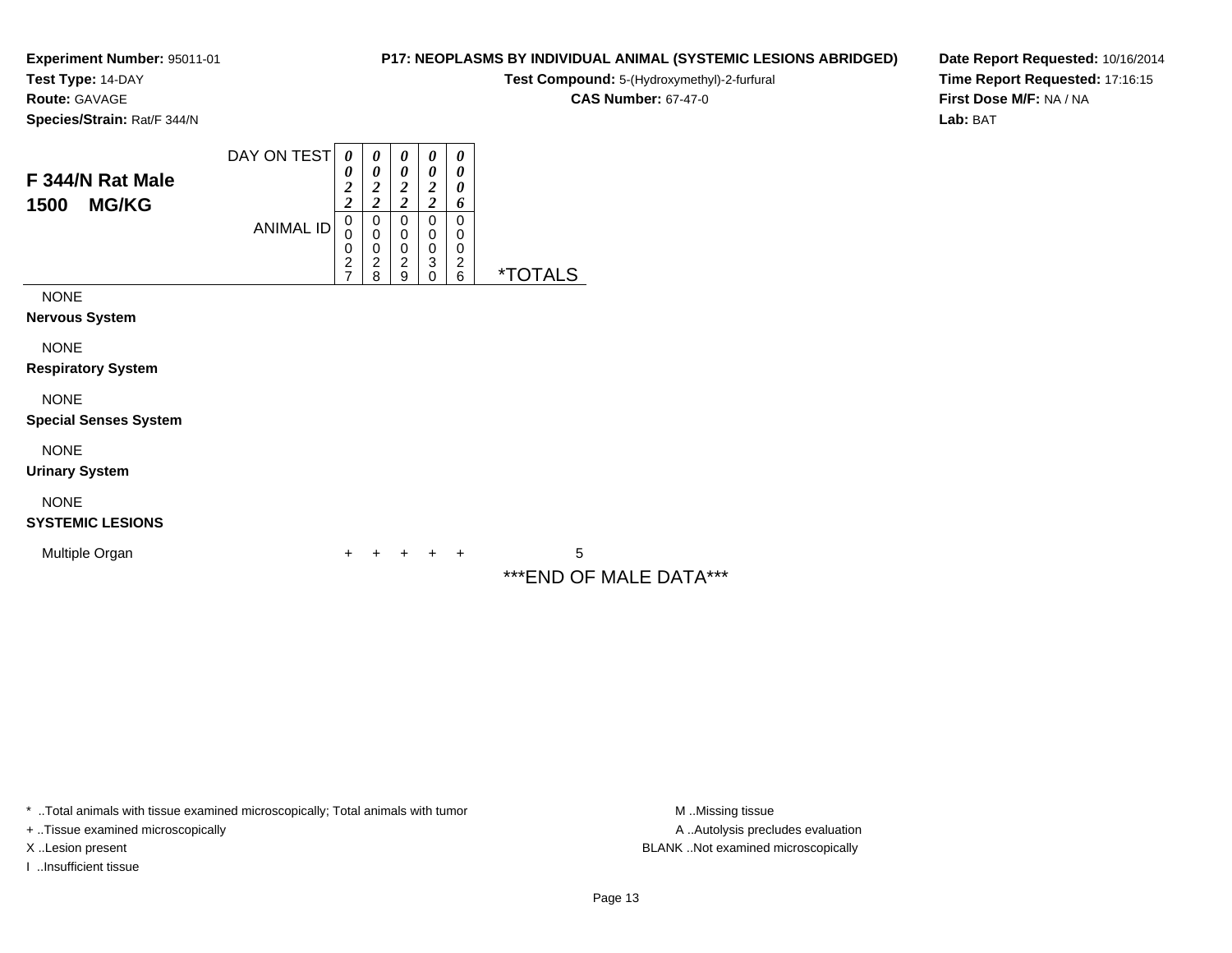**Test Type:** 14-DAY

**Route:** GAVAGE

**Species/Strain:** Rat/F 344/N

## **P17: NEOPLASMS BY INDIVIDUAL ANIMAL (SYSTEMIC LESIONS ABRIDGED)**

**Test Compound:** 5-(Hydroxymethyl)-2-furfural

**CAS Number:** 67-47-0

**Date Report Requested:** 10/16/2014**Time Report Requested:** 17:16:15**First Dose M/F:** NA / NA**Lab:** BAT

| F 344/N Rat Female<br>0 MG/KG                                              | DAY ON TEST      | 0<br>$\boldsymbol{\theta}$<br>$\frac{2}{2}$ | 0<br>$\boldsymbol{\theta}$<br>$\overline{\mathbf{c}}$<br>$\overline{\mathbf{c}}$ | 0<br>$\boldsymbol{\theta}$<br>$\frac{2}{2}$  | 0<br>$\pmb{\theta}$<br>$\frac{2}{2}$   | 0<br>$\boldsymbol{\theta}$<br>$\boldsymbol{2}$<br>$\boldsymbol{2}$ |                       |
|----------------------------------------------------------------------------|------------------|---------------------------------------------|----------------------------------------------------------------------------------|----------------------------------------------|----------------------------------------|--------------------------------------------------------------------|-----------------------|
|                                                                            | <b>ANIMAL ID</b> | $\overline{0}$<br>0<br>0<br>3<br>1          | $\mathbf 0$<br>$\mathbf 0$<br>0<br>3<br>$\overline{2}$                           | $\mathbf 0$<br>0<br>0<br>3<br>$\overline{3}$ | $\mathbf 0$<br>0<br>0<br>$\frac{3}{4}$ | $\mathbf 0$<br>0<br>0<br>3<br>$\overline{5}$                       | <i><b>*TOTALS</b></i> |
| <b>Alimentary System</b>                                                   |                  |                                             |                                                                                  |                                              |                                        |                                                                    |                       |
| Intestine Large, Colon<br>Liver                                            |                  | +<br>$+$                                    | $\ddot{}$<br>$+$                                                                 | $\ddot{}$<br>$+$                             | $\ddot{}$<br>$+$                       | +<br>$\ddot{}$                                                     | 5<br>5                |
| Stomach, Forestomach<br>Stomach, Glandular<br><b>Cardiovascular System</b> |                  | $+$<br>$+$                                  | $+$                                                                              | $+$                                          | $+$ $+$ $+$ $+$<br>$+$                 | $\ddot{}$                                                          | 5<br>5                |
| <b>NONE</b><br><b>Endocrine System</b>                                     |                  |                                             |                                                                                  |                                              |                                        |                                                                    |                       |
| <b>NONE</b><br><b>General Body System</b>                                  |                  |                                             |                                                                                  |                                              |                                        |                                                                    |                       |
| <b>NONE</b><br><b>Genital System</b>                                       |                  |                                             |                                                                                  |                                              |                                        |                                                                    |                       |
| <b>NONE</b><br><b>Hematopoietic System</b>                                 |                  |                                             |                                                                                  |                                              |                                        |                                                                    |                       |
| <b>NONE</b><br><b>Integumentary System</b>                                 |                  |                                             |                                                                                  |                                              |                                        |                                                                    |                       |
| <b>NONE</b><br><b>Musculoskeletal System</b>                               |                  |                                             |                                                                                  |                                              |                                        |                                                                    |                       |

\* ..Total animals with tissue examined microscopically; Total animals with tumor **M** . Missing tissue M ..Missing tissue

+ ..Tissue examined microscopically

I ..Insufficient tissue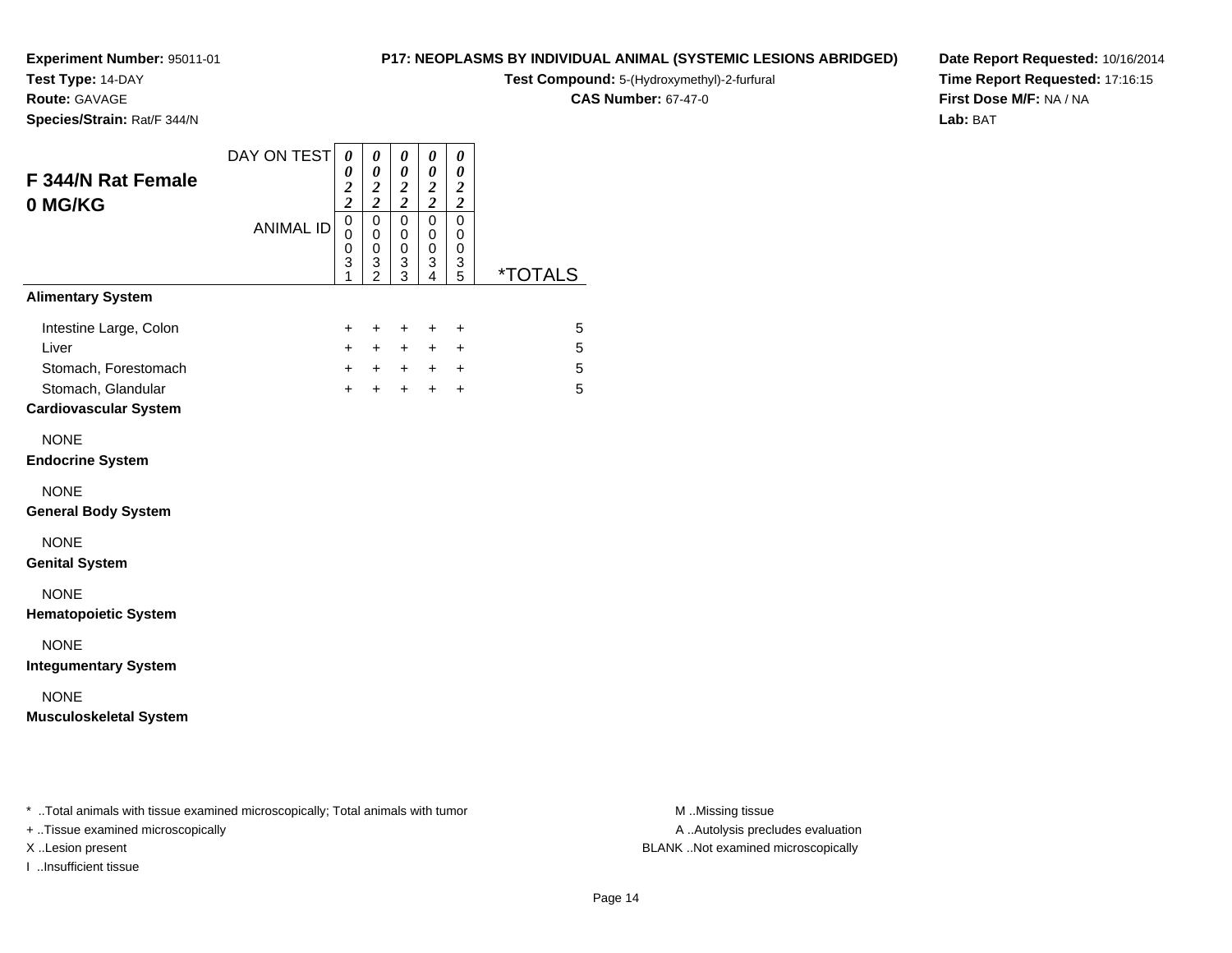**Test Type:** 14-DAY

**Route:** GAVAGE

**Species/Strain:** Rat/F 344/N

# **P17: NEOPLASMS BY INDIVIDUAL ANIMAL (SYSTEMIC LESIONS ABRIDGED)**

 $\overline{\phantom{0}}$ 

**Test Compound:** 5-(Hydroxymethyl)-2-furfural

**CAS Number:** 67-47-0

**Date Report Requested:** 10/16/2014**Time Report Requested:** 17:16:15**First Dose M/F:** NA / NA**Lab:** BAT

| <b>F 344/N Rat Female</b><br>0 MG/KG | DAY ON TEST      | $\boldsymbol{\theta}$<br>0<br>$\overline{2}$<br>$\overline{2}$ | 0<br>0<br>$\overline{\mathbf{c}}$<br>2 | 0<br>0<br>2<br>2      | 0<br>0<br>$\overline{\mathbf{c}}$<br>ኅ | $\theta$<br>0<br>2<br>2 |            |
|--------------------------------------|------------------|----------------------------------------------------------------|----------------------------------------|-----------------------|----------------------------------------|-------------------------|------------|
|                                      | <b>ANIMAL ID</b> | 0<br>0<br>0<br>3                                               | 0<br>0<br>0<br>3<br>າ                  | 0<br>0<br>0<br>3<br>3 | 0<br>0<br>0<br>3<br>4                  | 0<br>0<br>3<br>5        | ×т<br>AI S |
| <b>NONE</b><br><b>Nervous System</b> |                  |                                                                |                                        |                       |                                        |                         |            |

NONE

**Respiratory System**

# NONE

**Special Senses System**

NONE

**Urinary System**

# NONE

# **SYSTEMIC LESIONS**

Multiple Organn  $+$ 

<sup>+</sup> <sup>+</sup> <sup>+</sup> <sup>+</sup> <sup>5</sup>

\* ..Total animals with tissue examined microscopically; Total animals with tumor **M** ...Missing tissue M ...Missing tissue

+ ..Tissue examined microscopically

I ..Insufficient tissue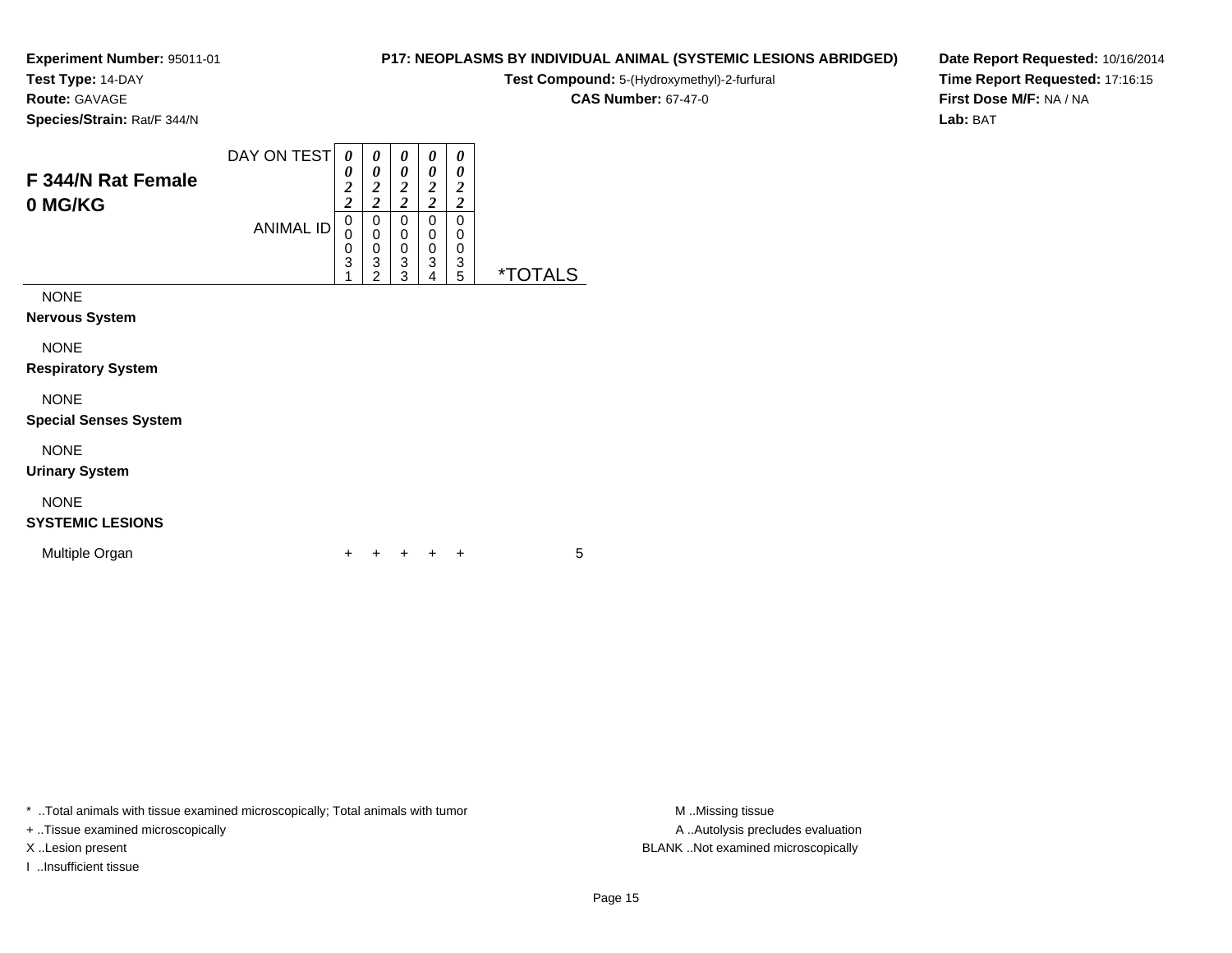**Test Type:** 14-DAY

**Route:** GAVAGE

**Species/Strain:** Rat/F 344/N

# **P17: NEOPLASMS BY INDIVIDUAL ANIMAL (SYSTEMIC LESIONS ABRIDGED)**

**Test Compound:** 5-(Hydroxymethyl)-2-furfural

**CAS Number:** 67-47-0

**Date Report Requested:** 10/16/2014**Time Report Requested:** 17:16:15**First Dose M/F:** NA / NA**Lab:** BAT

| <b>ANIMAL ID</b> | $\overline{0}$<br>0<br>0<br>3<br>6 | $\overline{0}$<br>0<br>$\mathbf 0$<br>3<br>$\overline{7}$ | $\mathbf 0$<br>0<br>$\mathbf 0$<br>$\ensuremath{\mathsf{3}}$<br>8 | $\mathbf 0$<br>0<br>$\mathbf 0$<br>$\ensuremath{\mathsf{3}}$<br>9 | $\mathbf 0$<br>0<br>$\mathbf 0$<br>4 |                       |
|------------------|------------------------------------|-----------------------------------------------------------|-------------------------------------------------------------------|-------------------------------------------------------------------|--------------------------------------|-----------------------|
|                  |                                    |                                                           |                                                                   |                                                                   | 0                                    | <i><b>*TOTALS</b></i> |
|                  |                                    |                                                           |                                                                   |                                                                   |                                      |                       |
|                  | $\pm$<br>$+$                       | $\ddot{}$<br>$+$                                          | $\ddot{}$<br>$+$                                                  | $\ddot{}$<br>$+$                                                  | $\ddot{}$<br>$\ddot{}$               | 5<br>5                |
|                  | $+$                                |                                                           | $+$ $+$ $+$ $+$                                                   |                                                                   |                                      | 5                     |
|                  | $+$                                | $+$                                                       | $+$                                                               | $+$                                                               | $\ddot{}$                            | 5                     |
|                  |                                    |                                                           |                                                                   |                                                                   |                                      |                       |
|                  |                                    |                                                           |                                                                   |                                                                   |                                      |                       |
|                  |                                    |                                                           |                                                                   |                                                                   |                                      |                       |
|                  |                                    |                                                           |                                                                   |                                                                   |                                      |                       |
|                  |                                    |                                                           |                                                                   |                                                                   |                                      |                       |
|                  |                                    |                                                           |                                                                   |                                                                   |                                      |                       |
|                  |                                    |                                                           |                                                                   |                                                                   |                                      |                       |

\* ..Total animals with tissue examined microscopically; Total animals with tumor **M** . Missing tissue M ..Missing tissue

+ ..Tissue examined microscopically

I ..Insufficient tissue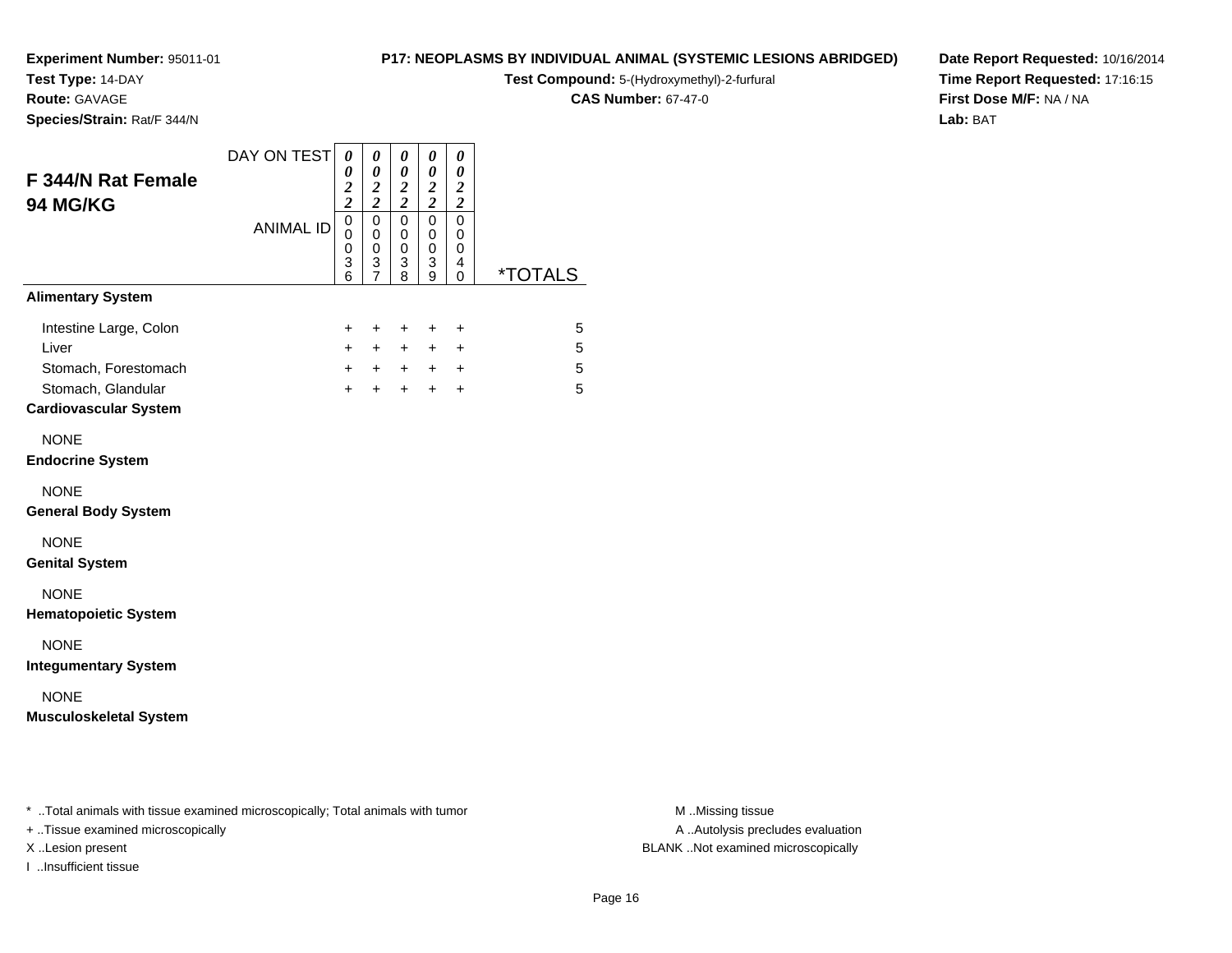**Test Type:** 14-DAY

**Route:** GAVAGE

**Species/Strain:** Rat/F 344/N

# **P17: NEOPLASMS BY INDIVIDUAL ANIMAL (SYSTEMIC LESIONS ABRIDGED)**

**Test Compound:** 5-(Hydroxymethyl)-2-furfural

**CAS Number:** 67-47-0

 $\overline{\phantom{0}}$ 

**Date Report Requested:** 10/16/2014**Time Report Requested:** 17:16:15**First Dose M/F:** NA / NA**Lab:** BAT

| <b>F 344/N Rat Female</b><br><b>94 MG/KG</b> | DAY ON TEST      | 0<br>0<br>2<br>2      | 0<br>0<br>$\overline{2}$<br>2 | 0<br>0<br>2<br>2      | 0<br>0<br>2<br>2      | 0<br>0<br>2<br>ኅ      |            |
|----------------------------------------------|------------------|-----------------------|-------------------------------|-----------------------|-----------------------|-----------------------|------------|
|                                              | <b>ANIMAL ID</b> | 0<br>0<br>0<br>3<br>6 | 0<br>0<br>0<br>3<br>⇁         | 0<br>0<br>0<br>3<br>8 | 0<br>0<br>0<br>3<br>9 | 0<br>0<br>0<br>4<br>Ω | *T(<br>I S |
| <b>NONE</b><br><b>Nervous System</b>         |                  |                       |                               |                       |                       |                       |            |

NONE

**Respiratory System**

#### NONE

**Special Senses System**

NONE

**Urinary System**

# NONE

# **SYSTEMIC LESIONS**

Multiple Organn  $+$ 

<sup>+</sup> <sup>+</sup> <sup>+</sup> <sup>+</sup> <sup>5</sup>

\* ..Total animals with tissue examined microscopically; Total animals with tumor **M** ...Missing tissue M ...Missing tissue

+ ..Tissue examined microscopically

I ..Insufficient tissue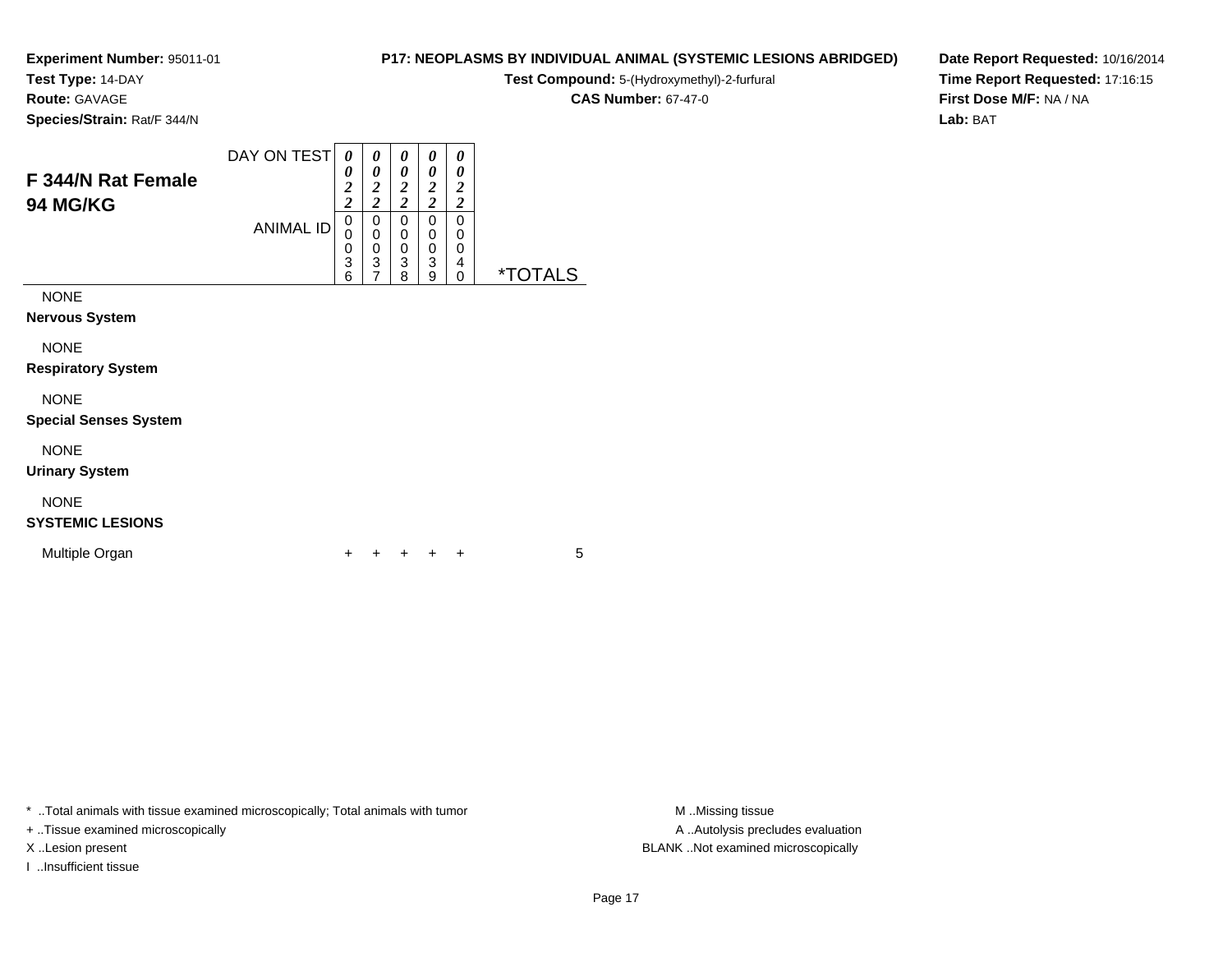**Test Type:** 14-DAY

**Route:** GAVAGE

**Species/Strain:** Rat/F 344/N

# **P17: NEOPLASMS BY INDIVIDUAL ANIMAL (SYSTEMIC LESIONS ABRIDGED)**

**Test Compound:** 5-(Hydroxymethyl)-2-furfural

**CAS Number:** 67-47-0

**Date Report Requested:** 10/16/2014**Time Report Requested:** 17:16:15**First Dose M/F:** NA / NA**Lab:** BAT

| <b>F 344/N Rat Female</b><br><b>MG/KG</b><br>188                                                              | DAY ON TEST      | 0<br>0<br>$\frac{2}{2}$                                | 0<br>$\pmb{\theta}$<br>$\boldsymbol{2}$<br>$\boldsymbol{2}$ | 0<br>$\pmb{\theta}$<br>$\frac{2}{2}$ | 0<br>$\pmb{\theta}$<br>$\frac{2}{2}$                   | 0<br>$\boldsymbol{\theta}$<br>$\boldsymbol{2}$<br>$\boldsymbol{2}$ |                       |
|---------------------------------------------------------------------------------------------------------------|------------------|--------------------------------------------------------|-------------------------------------------------------------|--------------------------------------|--------------------------------------------------------|--------------------------------------------------------------------|-----------------------|
|                                                                                                               | <b>ANIMAL ID</b> | $\overline{0}$<br>$\mathbf 0$<br>$\mathbf 0$<br>4<br>1 | $\mathbf 0$<br>0<br>0<br>4<br>$\overline{2}$                | $\pmb{0}$<br>0<br>0<br>4<br>3        | $\mathbf 0$<br>0<br>$\mathsf 0$<br>4<br>$\overline{4}$ | $\pmb{0}$<br>0<br>0<br>4<br>5                                      | <i><b>*TOTALS</b></i> |
| <b>Alimentary System</b>                                                                                      |                  |                                                        |                                                             |                                      |                                                        |                                                                    |                       |
| Intestine Large, Colon<br>Liver<br>Stomach, Forestomach<br>Stomach, Glandular<br><b>Cardiovascular System</b> |                  | +<br>$\ddot{}$<br>$\ddot{}$<br>$+$                     | $\ddot{}$<br>$+$<br>$+$<br>$+$                              | $\ddot{}$<br>$+$<br>$+$<br>$+$       | +<br>$+$<br>$+$                                        | +<br>$\ddot{}$<br>$+$ $+$<br>$\ddot{}$                             | 5<br>5<br>5<br>5      |
| <b>NONE</b><br><b>Endocrine System</b>                                                                        |                  |                                                        |                                                             |                                      |                                                        |                                                                    |                       |
| <b>NONE</b><br><b>General Body System</b>                                                                     |                  |                                                        |                                                             |                                      |                                                        |                                                                    |                       |
| <b>NONE</b><br><b>Genital System</b>                                                                          |                  |                                                        |                                                             |                                      |                                                        |                                                                    |                       |
| <b>NONE</b><br><b>Hematopoietic System</b>                                                                    |                  |                                                        |                                                             |                                      |                                                        |                                                                    |                       |
| <b>NONE</b><br><b>Integumentary System</b>                                                                    |                  |                                                        |                                                             |                                      |                                                        |                                                                    |                       |
| <b>NONE</b><br><b>Musculoskeletal System</b>                                                                  |                  |                                                        |                                                             |                                      |                                                        |                                                                    |                       |

\* ..Total animals with tissue examined microscopically; Total animals with tumor **M** . Missing tissue M ..Missing tissue

+ ..Tissue examined microscopically

I ..Insufficient tissue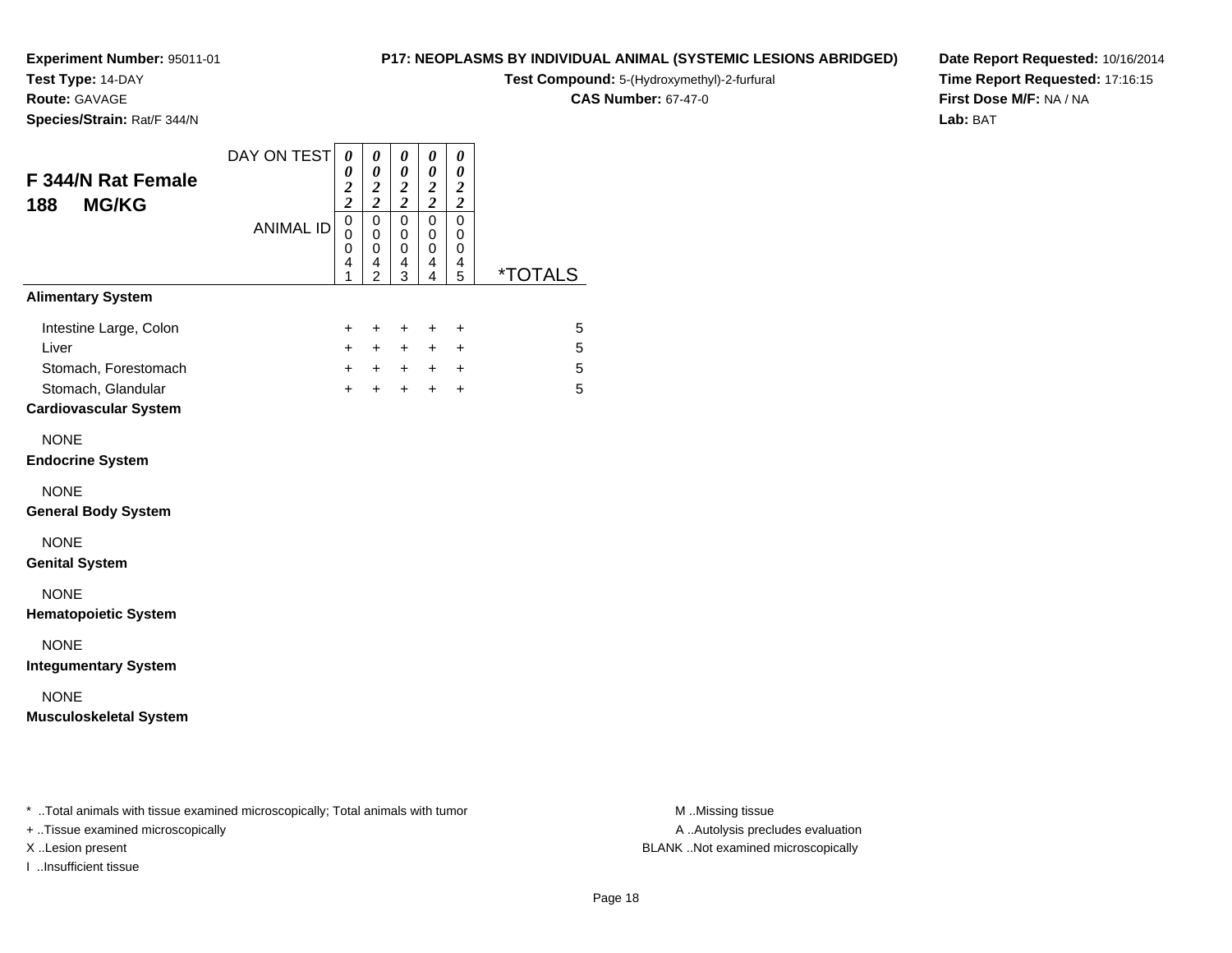**Test Type:** 14-DAY

**Route:** GAVAGE

**Species/Strain:** Rat/F 344/N

#### **P17: NEOPLASMS BY INDIVIDUAL ANIMAL (SYSTEMIC LESIONS ABRIDGED)**

**Test Compound:** 5-(Hydroxymethyl)-2-furfural

**CAS Number:** 67-47-0

**Date Report Requested:** 10/16/2014**Time Report Requested:** 17:16:15**First Dose M/F:** NA / NA**Lab:** BAT

| <b>F 344/N Rat Female</b><br><b>MG/KG</b><br>188 | DAY ON TEST      | 0<br>0<br>2<br>2 | 0<br>0<br>2<br>ኅ | 0<br>0<br>2<br>∍ | 0<br>0<br>2<br>2 | 0<br>0<br>$\overline{2}$<br>$\overline{2}$ |             |
|--------------------------------------------------|------------------|------------------|------------------|------------------|------------------|--------------------------------------------|-------------|
|                                                  | <b>ANIMAL ID</b> | 0<br>0<br>0      | 0<br>0<br>0      | 0<br>0<br>0      | 0<br>0<br>0      | 0<br>0<br>0                                |             |
|                                                  |                  | 4<br>◢           | 4<br>າ           | 4<br>વ           | 4<br>4           | 4<br>5                                     | ×т.<br>AI S |
| <b>NONE</b>                                      |                  |                  |                  |                  |                  |                                            |             |
| <b>Nervous System</b>                            |                  |                  |                  |                  |                  |                                            |             |

NONE

**Respiratory System**

# NONE

**Special Senses System**

NONE

**Urinary System**

# NONE

# **SYSTEMIC LESIONS**

Multiple Organn  $+$ 

<sup>+</sup> <sup>+</sup> <sup>+</sup> <sup>+</sup> <sup>5</sup>

\* ..Total animals with tissue examined microscopically; Total animals with tumor **M** ...Missing tissue M ...Missing tissue

+ ..Tissue examined microscopically

I ..Insufficient tissue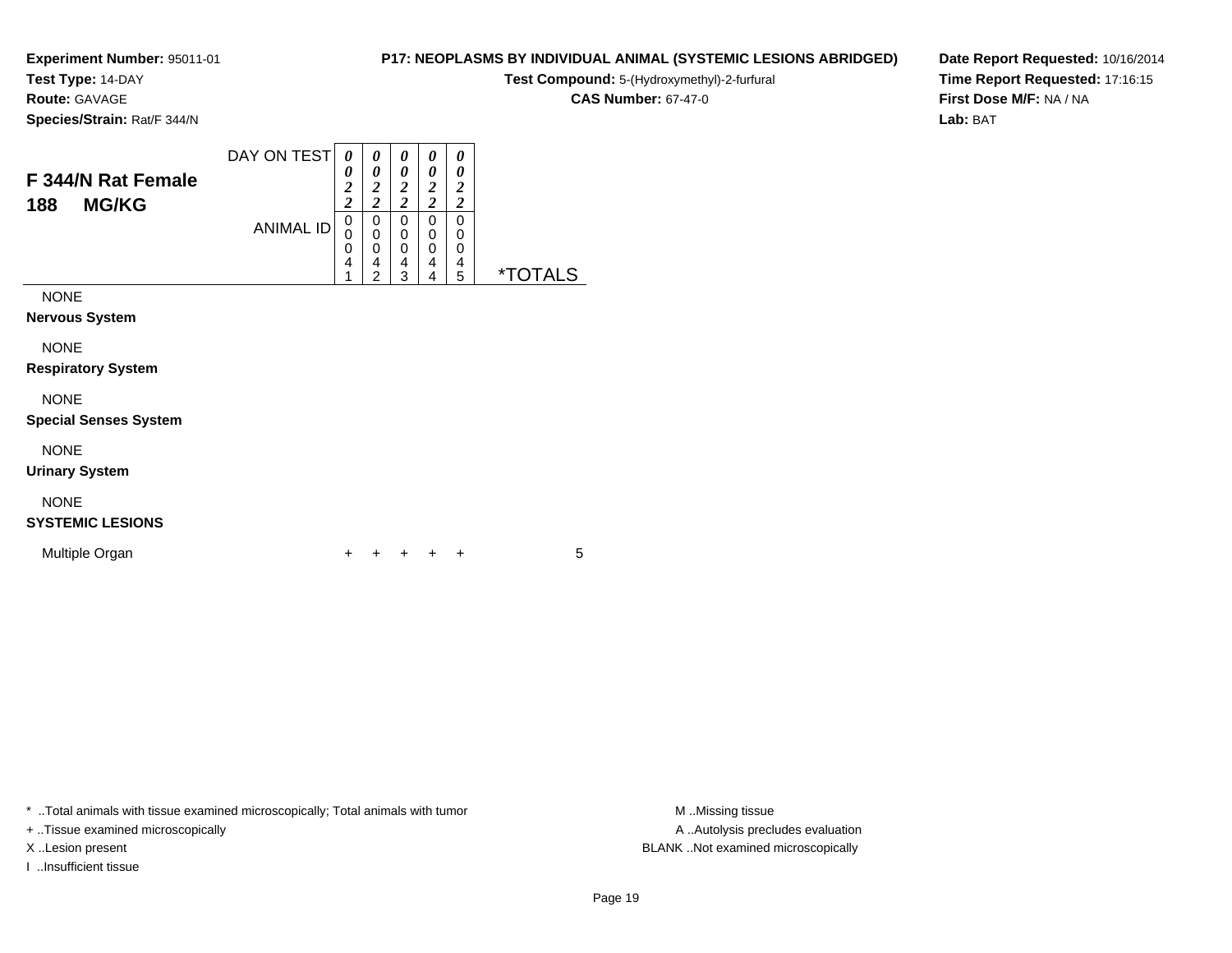**Test Type:** 14-DAY

**Route:** GAVAGE

**Species/Strain:** Rat/F 344/N

# **P17: NEOPLASMS BY INDIVIDUAL ANIMAL (SYSTEMIC LESIONS ABRIDGED)**

**Test Compound:** 5-(Hydroxymethyl)-2-furfural

**CAS Number:** 67-47-0

**Date Report Requested:** 10/16/2014**Time Report Requested:** 17:16:15**First Dose M/F:** NA / NA**Lab:** BAT

| F 344/N Rat Female<br><b>MG/KG</b><br>375          | DAY ON TEST      | 0<br>0<br>$\frac{2}{2}$         | 0<br>$\boldsymbol{\theta}$<br>$\boldsymbol{2}$<br>$\overline{\mathbf{c}}$ | 0<br>$\pmb{\theta}$<br>$\frac{2}{2}$ | 0<br>$\boldsymbol{\theta}$<br>$\frac{2}{2}$ | 0<br>$\boldsymbol{\theta}$<br>$\boldsymbol{2}$<br>$\boldsymbol{2}$ |                       |
|----------------------------------------------------|------------------|---------------------------------|---------------------------------------------------------------------------|--------------------------------------|---------------------------------------------|--------------------------------------------------------------------|-----------------------|
|                                                    | <b>ANIMAL ID</b> | $\mathbf 0$<br>0<br>0<br>4<br>6 | $\mathbf 0$<br>0<br>0<br>4<br>$\overline{7}$                              | $\mathbf 0$<br>0<br>0<br>4<br>8      | 0<br>$\mathbf 0$<br>0<br>4<br>9             | 0<br>$\mathbf 0$<br>0<br>5<br>$\Omega$                             | <i><b>*TOTALS</b></i> |
| <b>Alimentary System</b>                           |                  |                                 |                                                                           |                                      |                                             |                                                                    |                       |
| Intestine Large, Colon                             |                  | ÷                               | $\ddot{}$                                                                 | $\pm$                                | $\pm$                                       | $\ddot{}$                                                          | 5                     |
| Liver                                              |                  | $\ddot{}$                       | $+$                                                                       | $+$                                  | $+$                                         | $\ddot{}$                                                          | 5                     |
| Stomach, Forestomach                               |                  | $+$                             | $+$                                                                       | $+$                                  |                                             | $+$ $+$                                                            | 5                     |
| Stomach, Glandular<br><b>Cardiovascular System</b> |                  | $\ddot{}$                       | $+$                                                                       | $+$                                  | $+$                                         | $\ddot{}$                                                          | 5                     |
| <b>NONE</b><br><b>Endocrine System</b>             |                  |                                 |                                                                           |                                      |                                             |                                                                    |                       |
| <b>NONE</b><br><b>General Body System</b>          |                  |                                 |                                                                           |                                      |                                             |                                                                    |                       |
| <b>NONE</b><br><b>Genital System</b>               |                  |                                 |                                                                           |                                      |                                             |                                                                    |                       |
| <b>NONE</b><br><b>Hematopoietic System</b>         |                  |                                 |                                                                           |                                      |                                             |                                                                    |                       |
| <b>NONE</b><br><b>Integumentary System</b>         |                  |                                 |                                                                           |                                      |                                             |                                                                    |                       |
| <b>NONE</b><br><b>Musculoskeletal System</b>       |                  |                                 |                                                                           |                                      |                                             |                                                                    |                       |

\* ..Total animals with tissue examined microscopically; Total animals with tumor **M** . Missing tissue M ..Missing tissue

+ ..Tissue examined microscopically

I ..Insufficient tissue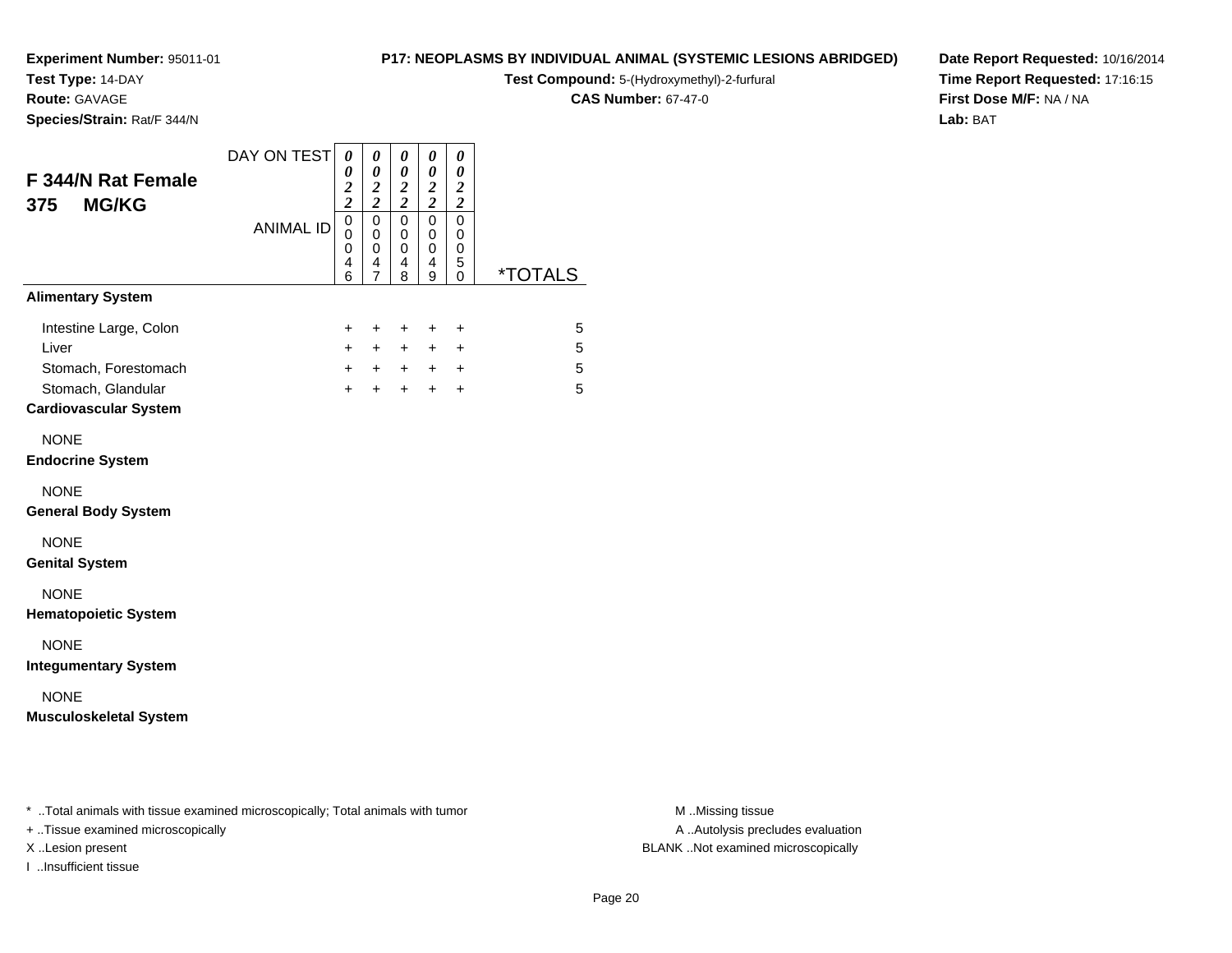**Test Type:** 14-DAY

**Route:** GAVAGE

**Species/Strain:** Rat/F 344/N

|            |  |  |  | <b>CAS Number: 67-47-0</b> |
|------------|--|--|--|----------------------------|
| it/F 344/N |  |  |  |                            |
|            |  |  |  |                            |
|            |  |  |  |                            |

**Date Report Requested:** 10/16/2014**Time Report Requested:** 17:16:15**First Dose M/F:** NA / NA**Lab:** BAT

| <b>F 344/N Rat Female</b><br><b>MG/KG</b><br>375    | DAY ON TEST      | 0<br>0<br>2<br>$\overline{2}$ | 0<br>0<br>2<br>2      | 0<br>0<br>2<br>$\overline{\mathbf{c}}$ | 0<br>0<br>2<br>2      | 0<br>0<br>2<br>2      |             |
|-----------------------------------------------------|------------------|-------------------------------|-----------------------|----------------------------------------|-----------------------|-----------------------|-------------|
|                                                     | <b>ANIMAL ID</b> | 0<br>0<br>0<br>4<br>6         | 0<br>0<br>0<br>4<br>7 | 0<br>0<br>0<br>4<br>8                  | 0<br>0<br>0<br>4<br>9 | 0<br>0<br>0<br>5<br>0 | ं T<br>TALS |
| <b>NONE</b><br><b>Nervous System</b><br><b>NONE</b> |                  |                               |                       |                                        |                       |                       |             |
| <b>Respiratory System</b>                           |                  |                               |                       |                                        |                       |                       |             |

NONE

**Special Senses System**

NONE

**Urinary System**

# NONE

# **SYSTEMIC LESIONS**

Multiple Organn  $+$ 

<sup>+</sup> <sup>+</sup> <sup>+</sup> <sup>+</sup> <sup>5</sup>

\* ..Total animals with tissue examined microscopically; Total animals with tumor **M** ...Missing tissue M ...Missing tissue

+ ..Tissue examined microscopically

I ..Insufficient tissue

A ..Autolysis precludes evaluation X ..Lesion present BLANK ..Not examined microscopically

**P17: NEOPLASMS BY INDIVIDUAL ANIMAL (SYSTEMIC LESIONS ABRIDGED)Test Compound:** 5-(Hydroxymethyl)-2-furfural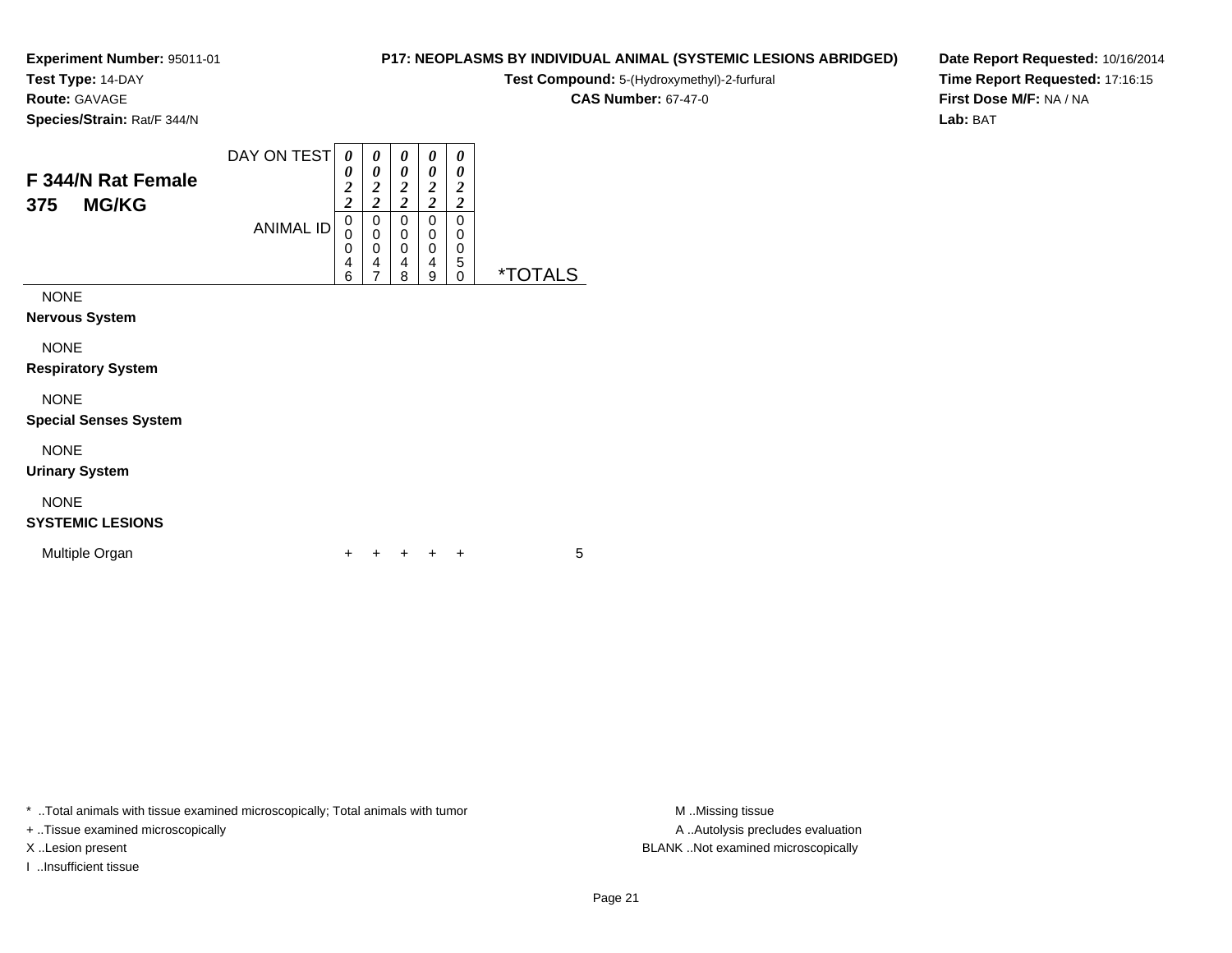**Test Type:** 14-DAY

**Route:** GAVAGE

**Species/Strain:** Rat/F 344/N

# **P17: NEOPLASMS BY INDIVIDUAL ANIMAL (SYSTEMIC LESIONS ABRIDGED)**

**Test Compound:** 5-(Hydroxymethyl)-2-furfural

**CAS Number:** 67-47-0

**Date Report Requested:** 10/16/2014**Time Report Requested:** 17:16:15**First Dose M/F:** NA / NA**Lab:** BAT

| <b>F 344/N Rat Female</b><br><b>MG/KG</b><br>750                                                              | DAY ON TEST      | 0<br>0<br>$\frac{2}{2}$                      | 0<br>$\pmb{\theta}$<br>$\boldsymbol{2}$<br>$\boldsymbol{2}$ | 0<br>$\pmb{\theta}$<br>$\frac{2}{2}$                 | 0<br>0<br>$\frac{2}{2}$                      | 0<br>$\boldsymbol{\theta}$<br>$\boldsymbol{2}$<br>$\boldsymbol{2}$ |                       |
|---------------------------------------------------------------------------------------------------------------|------------------|----------------------------------------------|-------------------------------------------------------------|------------------------------------------------------|----------------------------------------------|--------------------------------------------------------------------|-----------------------|
|                                                                                                               | <b>ANIMAL ID</b> | $\overline{0}$<br>$\mathbf 0$<br>0<br>5<br>1 | $\mathsf 0$<br>0<br>0<br>5<br>$\bar{2}$                     | $\pmb{0}$<br>$\mathbf 0$<br>0<br>5<br>$\overline{3}$ | $\mathbf 0$<br>0<br>0<br>5<br>$\overline{4}$ | $\pmb{0}$<br>0<br>0<br>5<br>$\overline{5}$                         | <i><b>*TOTALS</b></i> |
| <b>Alimentary System</b>                                                                                      |                  |                                              |                                                             |                                                      |                                              |                                                                    |                       |
| Intestine Large, Colon<br>Liver<br>Stomach, Forestomach<br>Stomach, Glandular<br><b>Cardiovascular System</b> |                  | +<br>$\ddot{}$<br>$+$<br>$\ddot{}$           | $\ddot{}$<br>$+$<br>$+$<br>$\ddot{}$                        | +<br>$\ddot{}$<br>$+$<br>$+$                         | +<br>$+$ $-$<br>$+$                          | +<br>+<br>$+$ $+$<br>$\ddot{}$                                     | 5<br>5<br>5<br>5      |
| <b>NONE</b><br><b>Endocrine System</b>                                                                        |                  |                                              |                                                             |                                                      |                                              |                                                                    |                       |
| <b>NONE</b><br><b>General Body System</b>                                                                     |                  |                                              |                                                             |                                                      |                                              |                                                                    |                       |
| <b>NONE</b><br><b>Genital System</b>                                                                          |                  |                                              |                                                             |                                                      |                                              |                                                                    |                       |
| <b>NONE</b><br><b>Hematopoietic System</b>                                                                    |                  |                                              |                                                             |                                                      |                                              |                                                                    |                       |
| <b>NONE</b><br><b>Integumentary System</b>                                                                    |                  |                                              |                                                             |                                                      |                                              |                                                                    |                       |
| <b>NONE</b><br><b>Musculoskeletal System</b>                                                                  |                  |                                              |                                                             |                                                      |                                              |                                                                    |                       |

\* ..Total animals with tissue examined microscopically; Total animals with tumor **M** . Missing tissue M ..Missing tissue

+ ..Tissue examined microscopically

I ..Insufficient tissue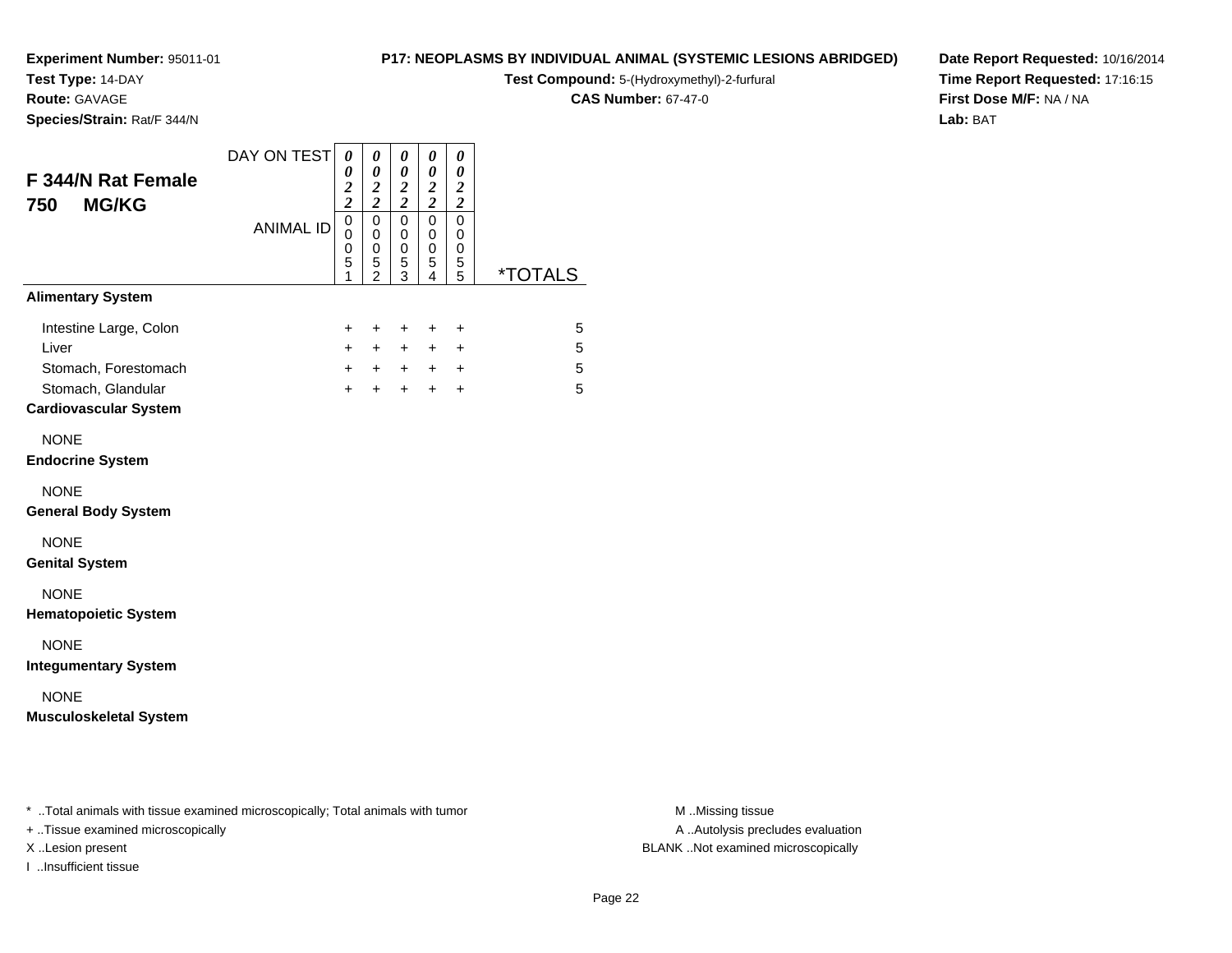**Test Type:** 14-DAY

**Route:** GAVAGE

**Species/Strain:** Rat/F 344/N

# **P17: NEOPLASMS BY INDIVIDUAL ANIMAL (SYSTEMIC LESIONS ABRIDGED)**

**Test Compound:** 5-(Hydroxymethyl)-2-furfural

**CAS Number:** 67-47-0

**Date Report Requested:** 10/16/2014**Time Report Requested:** 17:16:15**First Dose M/F:** NA / NA**Lab:** BAT

| F 344/N Rat Female<br><b>MG/KG</b><br>750 | DAY ON TEST      | 0<br>0<br>$\overline{2}$<br>2 | 0<br>0<br>$\overline{c}$<br>2 | 0<br>0<br>2<br>2      | 0<br>0<br>2<br>∍      | 0<br>0<br>2<br>2      |             |
|-------------------------------------------|------------------|-------------------------------|-------------------------------|-----------------------|-----------------------|-----------------------|-------------|
|                                           | <b>ANIMAL ID</b> | 0<br>0<br>5                   | 0<br>0<br>0<br>5<br>າ         | 0<br>0<br>0<br>5<br>3 | 0<br>0<br>0<br>5<br>4 | 0<br>0<br>0<br>5<br>5 | *TC<br>TALS |
| <b>NONE</b><br><b>Nervous System</b>      |                  |                               |                               |                       |                       |                       |             |

NONE

**Respiratory System**

#### NONE

**Special Senses System**

NONE

**Urinary System**

# NONE

# **SYSTEMIC LESIONS**

Multiple Organn  $+$ 

<sup>+</sup> <sup>+</sup> <sup>+</sup> <sup>+</sup> <sup>5</sup>

\* ..Total animals with tissue examined microscopically; Total animals with tumor **M** ...Missing tissue M ...Missing tissue

+ ..Tissue examined microscopically

I ..Insufficient tissue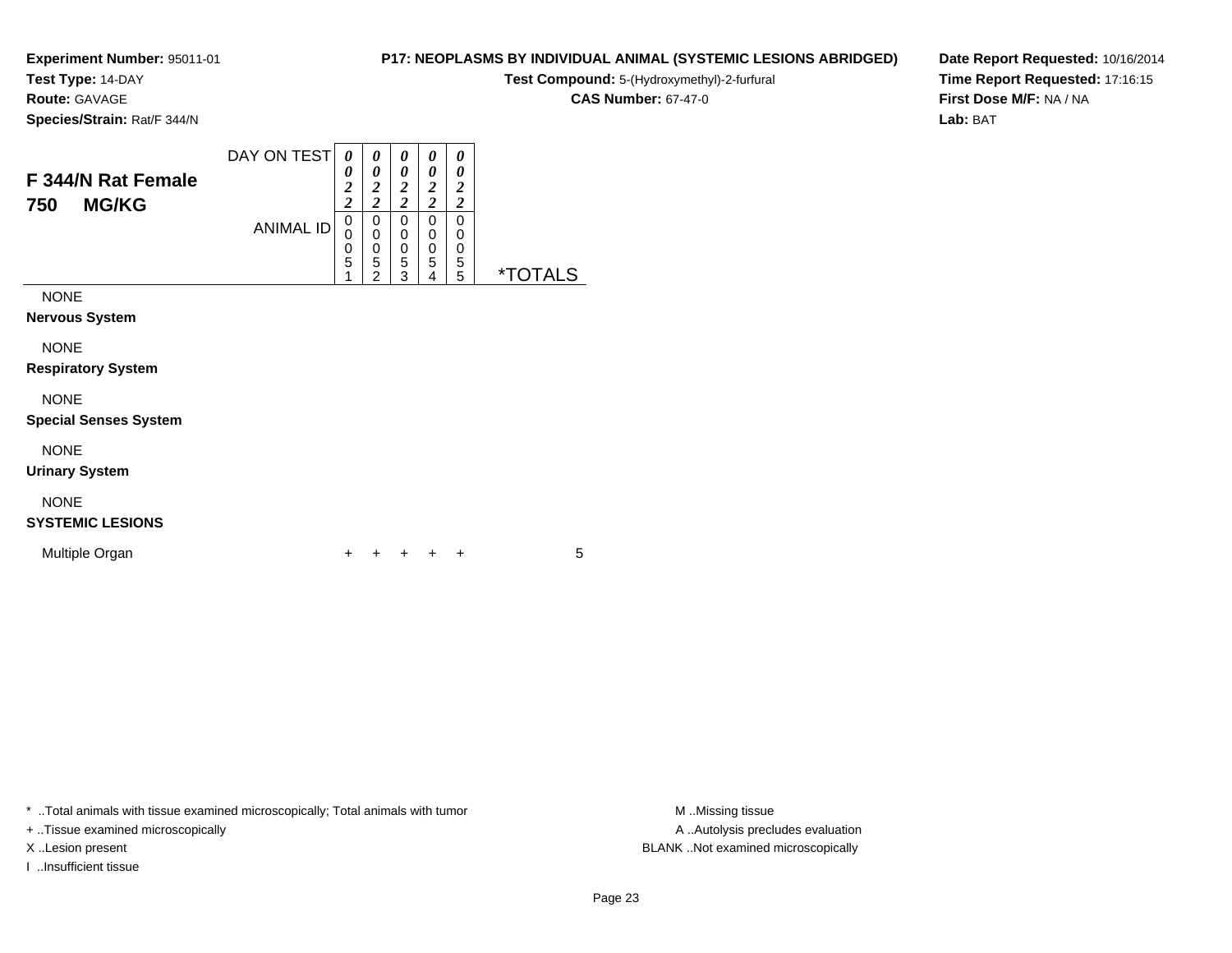**Test Type:** 14-DAY

**Route:** GAVAGE

**Species/Strain:** Rat/F 344/N

# **P17: NEOPLASMS BY INDIVIDUAL ANIMAL (SYSTEMIC LESIONS ABRIDGED)**

**Test Compound:** 5-(Hydroxymethyl)-2-furfural

**CAS Number:** 67-47-0

**Date Report Requested:** 10/16/2014**Time Report Requested:** 17:16:15**First Dose M/F:** NA / NA**Lab:** BAT

| <b>F 344/N Rat Female</b><br><b>MG/KG</b><br>1500                             | DAY ON TEST      | 0<br>0<br>$\boldsymbol{2}$<br>$\overline{c}$        | 0<br>$\boldsymbol{\theta}$<br>$\frac{2}{2}$                  | 0<br>$\boldsymbol{\theta}$<br>$\frac{2}{2}$ | 0<br>$\pmb{\theta}$<br>$\frac{2}{2}$            | 0<br>$\boldsymbol{\theta}$<br>$\boldsymbol{2}$<br>$\boldsymbol{2}$ |                       |
|-------------------------------------------------------------------------------|------------------|-----------------------------------------------------|--------------------------------------------------------------|---------------------------------------------|-------------------------------------------------|--------------------------------------------------------------------|-----------------------|
|                                                                               | <b>ANIMAL ID</b> | $\mathsf 0$<br>$\Omega$<br>0<br>$\overline{5}$<br>6 | $\mathbf 0$<br>$\mathbf 0$<br>$\,0\,$<br>5<br>$\overline{7}$ | 0<br>0<br>0<br>5<br>8                       | $\pmb{0}$<br>$\mathbf 0$<br>$\pmb{0}$<br>5<br>9 | $\mathbf 0$<br>0<br>0<br>6<br>$\mathbf 0$                          | <i><b>*TOTALS</b></i> |
| <b>Alimentary System</b>                                                      |                  |                                                     |                                                              |                                             |                                                 |                                                                    |                       |
| Intestine Large, Colon<br>Liver<br>Stomach, Forestomach<br>Stomach, Glandular |                  | $\ddot{}$<br>$+$<br>$+$<br>$+$                      | $\ddot{}$<br>$+$<br>$+$<br>$+$                               | $\ddot{}$<br>$+$<br>$+$<br>$+$              | $\ddot{}$<br>$+$<br>$+$<br>$+$                  | +<br>$\ddot{}$<br>$\ddot{}$<br>$\ddot{}$                           | 5<br>5<br>5<br>5      |
| <b>Cardiovascular System</b>                                                  |                  |                                                     |                                                              |                                             |                                                 |                                                                    |                       |
| <b>NONE</b><br><b>Endocrine System</b>                                        |                  |                                                     |                                                              |                                             |                                                 |                                                                    |                       |
| <b>NONE</b><br><b>General Body System</b>                                     |                  |                                                     |                                                              |                                             |                                                 |                                                                    |                       |
| <b>NONE</b><br><b>Genital System</b>                                          |                  |                                                     |                                                              |                                             |                                                 |                                                                    |                       |
| <b>NONE</b><br><b>Hematopoietic System</b>                                    |                  |                                                     |                                                              |                                             |                                                 |                                                                    |                       |
| <b>NONE</b><br><b>Integumentary System</b>                                    |                  |                                                     |                                                              |                                             |                                                 |                                                                    |                       |
| <b>NONE</b><br><b>Musculoskeletal System</b>                                  |                  |                                                     |                                                              |                                             |                                                 |                                                                    |                       |
|                                                                               |                  |                                                     |                                                              |                                             |                                                 |                                                                    |                       |
|                                                                               |                  |                                                     |                                                              |                                             |                                                 |                                                                    |                       |

\* ..Total animals with tissue examined microscopically; Total animals with tumor **M** . Missing tissue M ..Missing tissue

+ ..Tissue examined microscopically

I ..Insufficient tissue